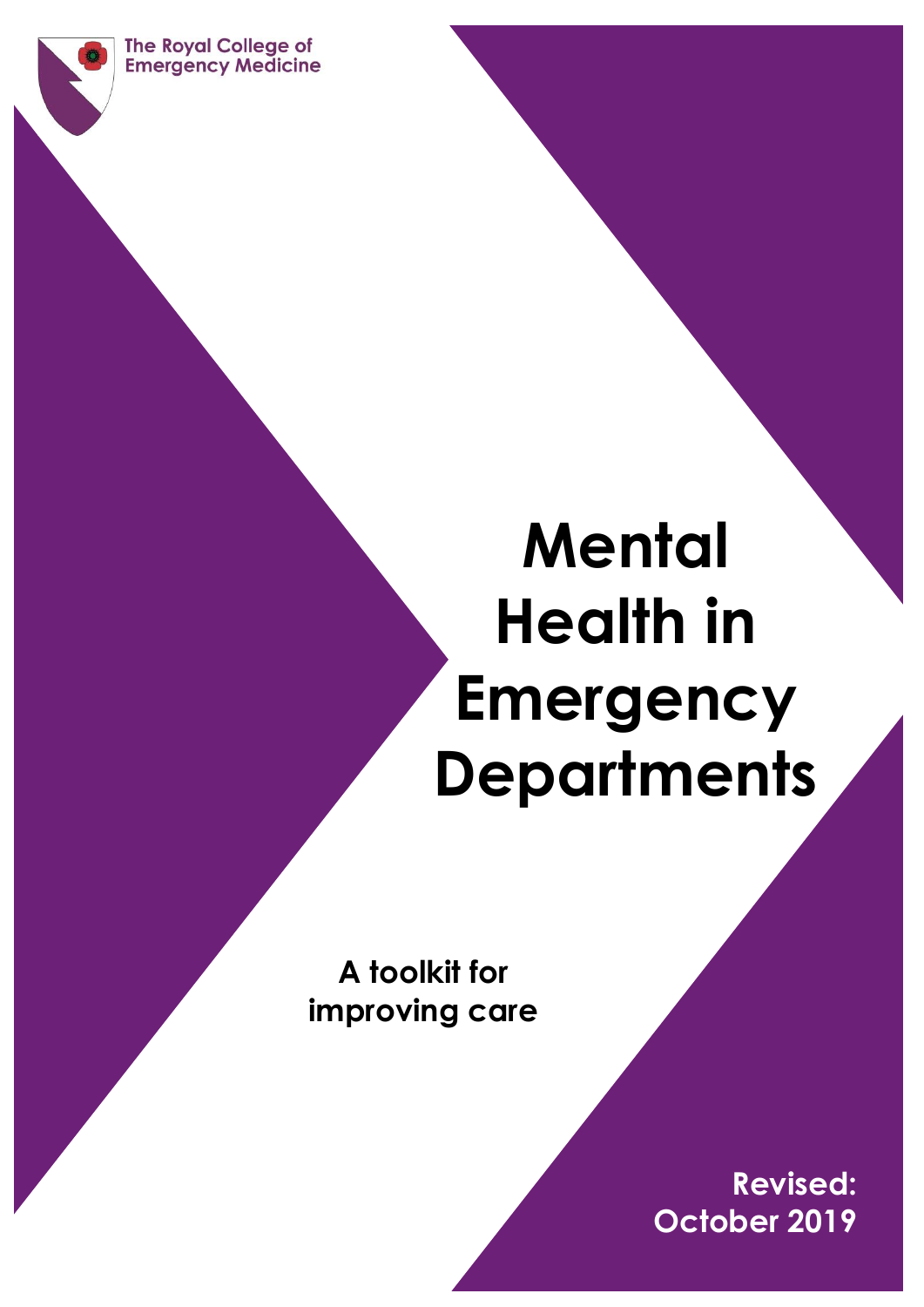## **The Core Principle of Mental Health in the Emergency Department:**

**A patient presenting to ED with either a physical or mental health need should have access to ED staff that understand and can address their condition, and access to appropriate specialist services, regardless of their postcode, GP or time of arrival.**

## <span id="page-1-0"></span>**Introduction**

Most of us who treat patients with mental health problems coming to the Emergency Department in crisis will be aware that timely and quality treatment remain difficult to deliver. There has been a welcomed national focus on crisis care with the Mental Health Crisis Care Concordat, and investment is starting to follow with the commitment to provide core 24 Liaison Psychiatry services in 70% acute hospitals in England and Wales by 2023/4.

Attendance from patients in mental health crisis continue to rise. National hospital episode statistics 2017-18 data showed an increase in mental health attendances by 133% between 2009/10 and 2017/18. <sup>1</sup>

We owe it to our patients to work to improve care both by our ED staff and to push for better mental health care services in and out of hours.

We hope that this toolkit will equip and inspire Emergency Departments and Liaison services to fight for better services as well as improve the quality of our own ED care.

**Kate Swires-Hennessy Catherine Hayhurst**

With input from the Mental Health Committee and the Quality in Emergency Care Committee.

With thanks and acknowledgement to Anne Hicks, previous RCEM Mental Health lead and author of the original toolkit.

<sup>&</sup>lt;sup>1</sup> NHS Digital, Hospital Accident and Emergency Activity, 2017-18, [https://digital.nhs.uk/data-and](https://digital.nhs.uk/data-and-information/publications/statistical/hospital-accident--emergency-activity/2017-18)[information/publications/statistical/hospital-accident--emergency-activity/2017-18](https://digital.nhs.uk/data-and-information/publications/statistical/hospital-accident--emergency-activity/2017-18)

Mental Health in EDs – Toolkit (Revised October 2019)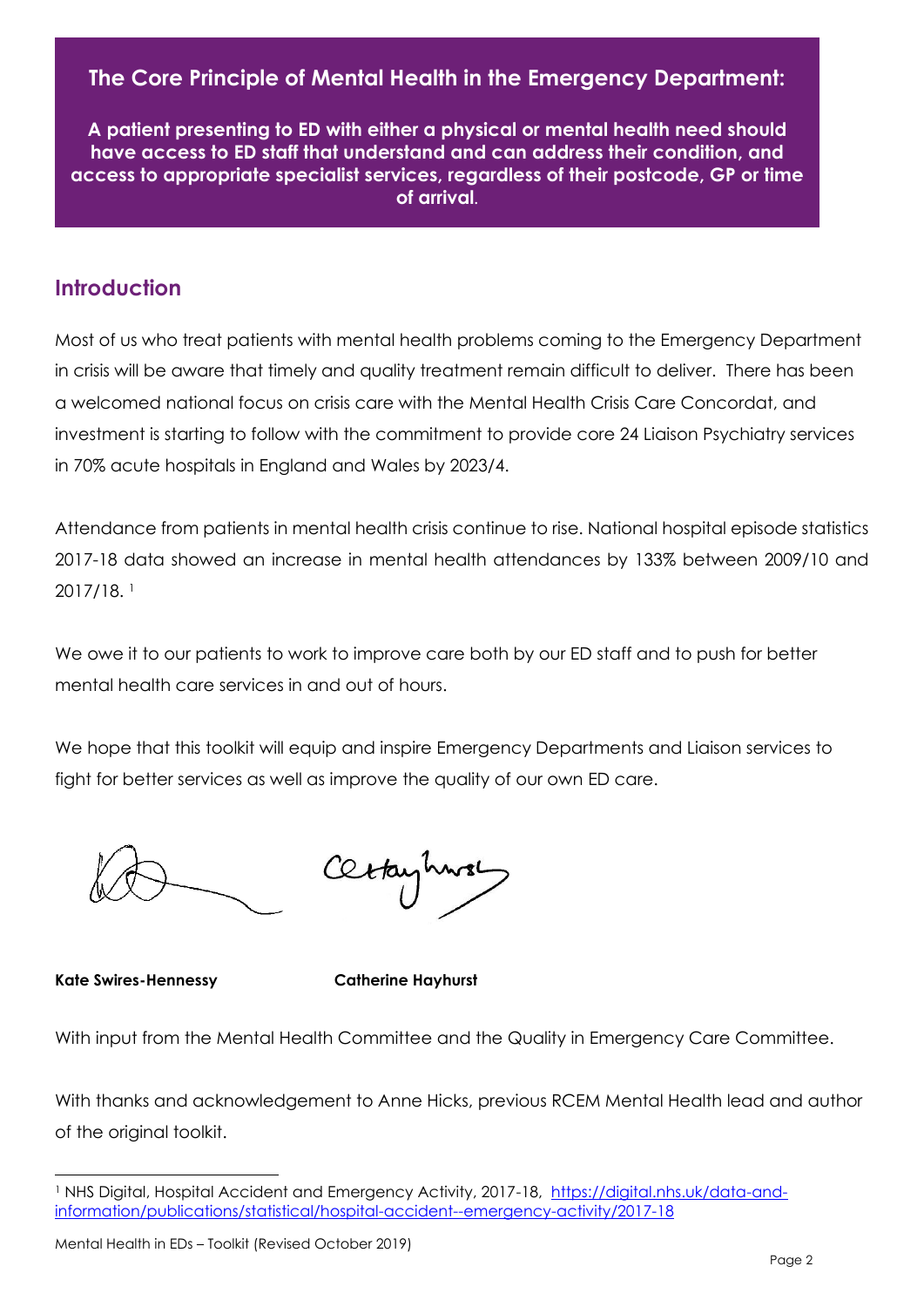## **Contents**

<span id="page-2-0"></span>

| Introduction                                                                                    | 2              |
|-------------------------------------------------------------------------------------------------|----------------|
| Section 1 – Improving the Quality of ED Services                                                | 4              |
| RCEM mental health audit standards for Individual patients                                      | $\overline{4}$ |
| RCEM mental health audit standards for the Emergency Department                                 | 5              |
| Mental Health Triage                                                                            | 6              |
| Proforma                                                                                        | 7              |
| Junior Induction                                                                                | 7              |
| <b>Staff Education</b>                                                                          | 8              |
| Section 2 - Suitable environment                                                                | 9              |
| Assessment area                                                                                 | 9              |
| Observation area                                                                                | 9              |
| Section 3 - Liaison Psychiatry Service                                                          | 10             |
| Section 4 - Services for Children and Young People                                              | 11             |
| Section 5 - Restrictive intervention and Rapid Tranquilisation                                  | 12             |
| Section 6 - Multidisciplinary services                                                          | 13             |
| Section 7 – Governance – Risk registers, incident forms, 4 hour & 12 hour breaches, complaints. | 14             |
| Section 8 – Commissioning blocks                                                                | 15             |
| Section 9 – Strategic presence in the acute trust                                               | 16             |
| Section 10 – Frequent Attenders and Care Plan Management                                        | 17             |
| Section 11 – Evaluation and Service User Involvement                                            | 18             |
| Section 12 – Strong links with ED, Liaison and Community Mental Health Teams                    | 19             |
| Transfer policy                                                                                 | 19             |
| Section 13 – Mental Health Act Policy Including Section 136.                                    | 20             |
| Section 14 – National Representation and Resources                                              | 21             |
| Section 15 – Useful documents and web resources                                                 | 22             |
| Section 16 - Accreditation                                                                      | 23             |
| Authors                                                                                         | 24             |
| Acknowledgements                                                                                | 24             |
| Review                                                                                          | 24             |
| Conflicts of Interest                                                                           | 24             |
| <b>Disclaimers</b>                                                                              | 24             |
| <b>Research Recommendations</b>                                                                 | 24             |
| Key words for search                                                                            | 24             |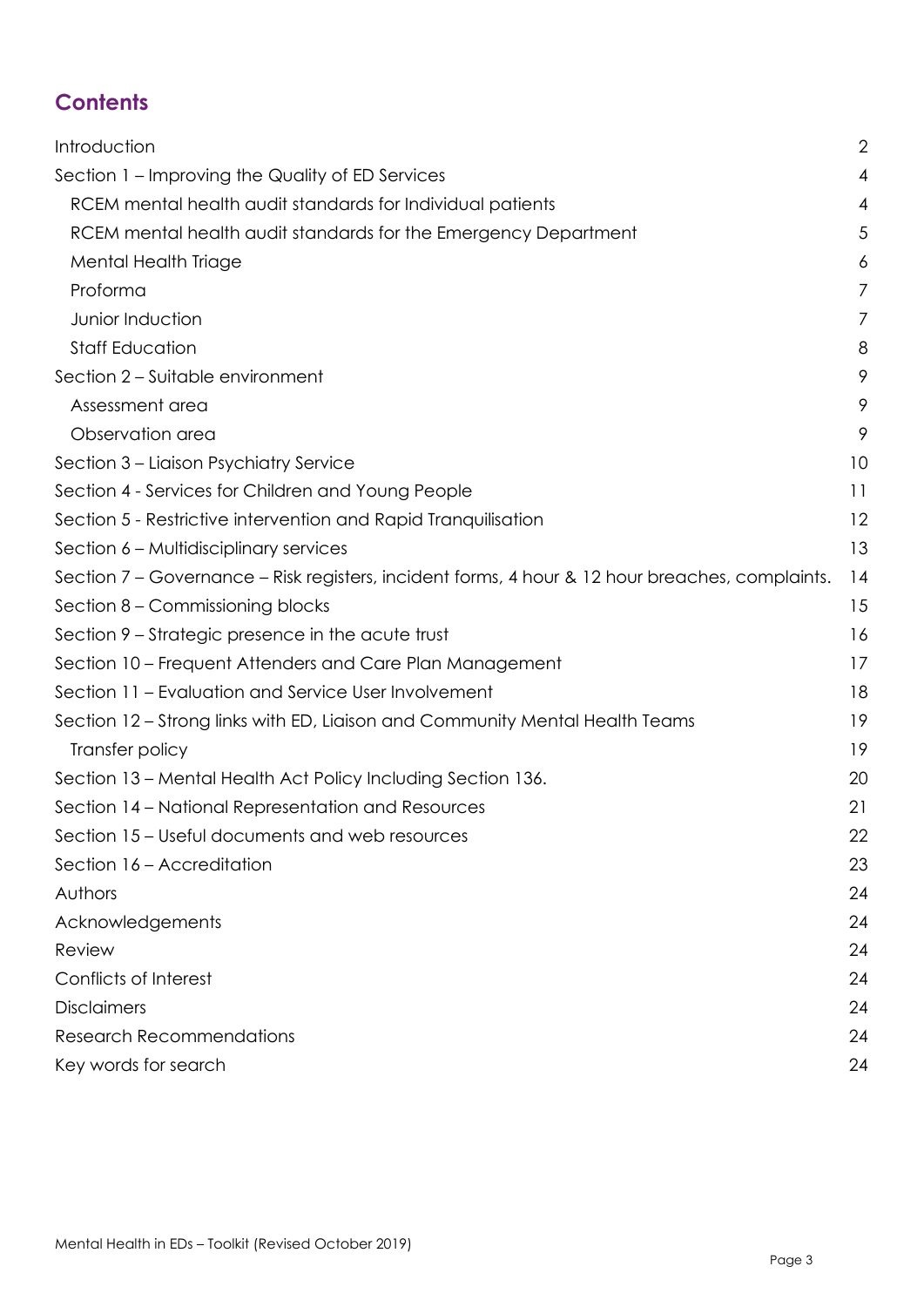## **Section 1 – Improving the Quality of ED Services**

#### <span id="page-3-0"></span>**RCEM mental health audit standards for Individual patients**

- 1. Patients should have mental health triage by ED nurses on arrival to briefly gauge their risk of self-harm, suicide, and risk of leaving the dept before assessment or treatment is complete. This is used to determine what level of observation the patient requires whilst in the ED.
- 2. Patients at medium or high risk of self-harm or suicide should be searched for objects or medication that may be used to self-harm.
- 3. Patients at medium or high risk of suicide or of leaving before assessment and treatment are complete should be observed closely whilst in the ED. There should be documented evidence of either continuous observation or intermittent checks (recommended every 15 minutes), whichever is most appropriate.
- 4. If a patient states that they want to leave or decline treatment, then there should be documentation of the assessment of that patient's capacity to make that particular decision at that time, based on a face-to-face conversation and not rely on records from previous attendances.
- 5. When an ED doctor reviews a patient presenting with self-harm or a primary mental health problem, they should conduct a brief risk assessment of suicide and further self-harm.
- 6. Previous psychiatric history should be documented in the patient's ED clinical record. This should include previous self-harm or suicide attempts, previous admissions and current treatment.
- 7. A Mental State Examination (MSE) should be recorded in the patient's ED clinical record.
- 8. From the time of referral, a member of the mental health team should see the patient faceto-face and offer appropriate assistance to both patient and referrer within one hour. Full assessment may be delayed if the patient is not yet fit for assessment.
- 9. People who have attended the ED for help with self-harm should receive a comprehensive biopsychosocial assessment with appropriate safety or care planning at every attendance, unless a joint ED/Psychiatric written management plan states that this is not necessary or unhelpful.
- 10. Details of any referral or follow-up arrangements should be documented in the patient's ED notes.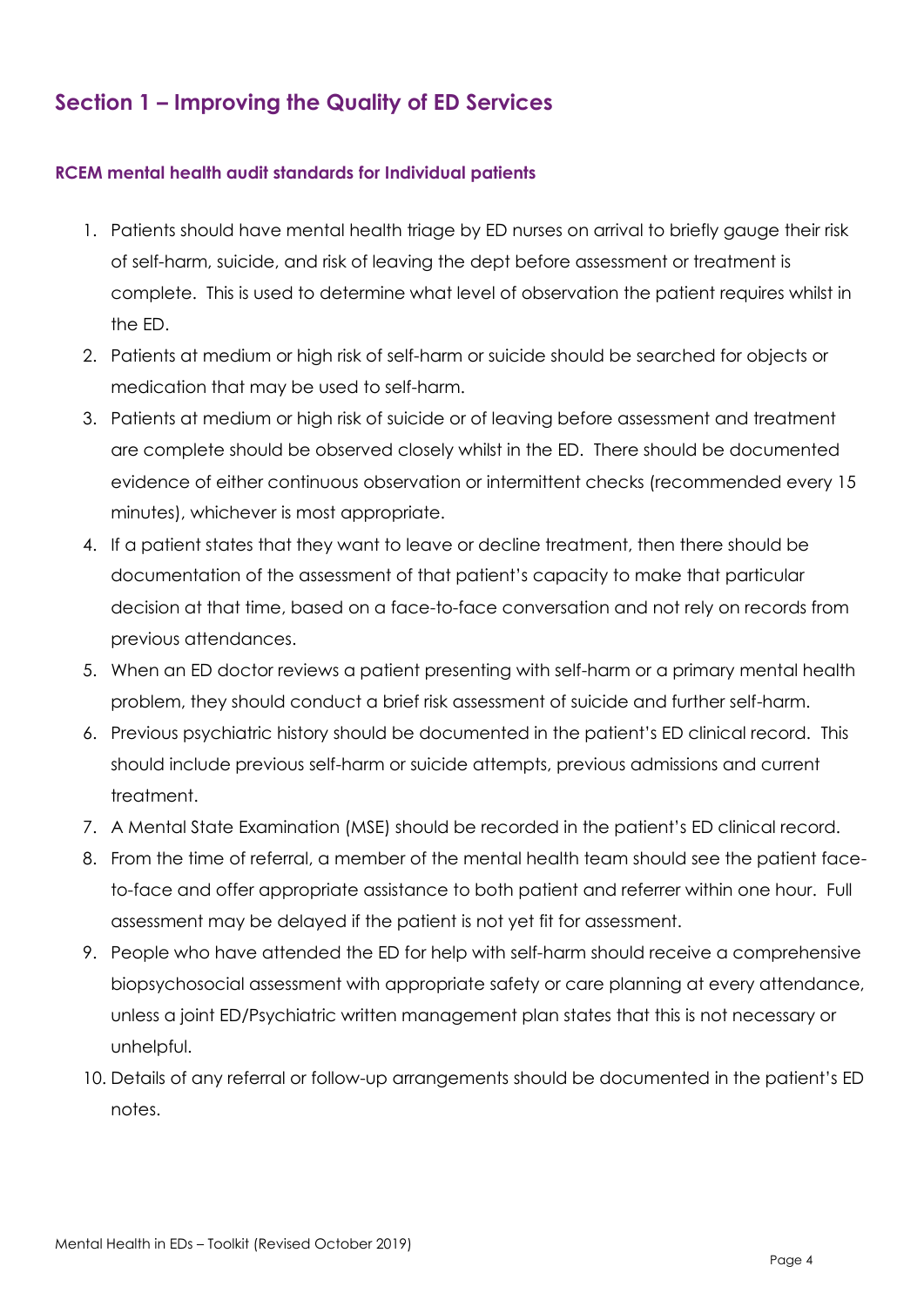#### <span id="page-4-0"></span>**RCEM mental health audit standards for the Emergency Department**

- 1. Each department should have a named Mental Health Lead.
- 2. A policy and process for assessing and observing patients should be in place for those considered to be high risk of self-harm, suicide, or leaving before assessment and treatment are complete.
- 3. EDs should have a policy and process which clearly states when patients can or cannot be searched. This should be compliant with relevant legislation and have clear processes to safeguard or chaperone patients who are searched and to record the procedure. Searches which are for the clinical safety of the patient should be conducted by clinical staff rather than security guards.
- 4. An appropriate area of the ED should be available in which patients with mental health problems may be observed. This should be both safe and as calm and quiet as possible.
- 5. ED and mental health teams should have joint pathways which promote parallel assessment of patients with both physical and mental health needs. Mental health assistance should be delivered at the time that it is requested in line with the recommendations in the NCEPOD *Treat as One* report; terms such as "medically fit" or "medical clearance" should not be used to delay this.
- 6. Departments should follow their trust's policy for restrictive intervention and should follow guidance for Rapid Tranquilisation (NICE or their own guideline).
- 7. EDs should have a policy and process for patients under the relevant policing and mental health legislation - including section 297 (Scotland), section 130 (Northern Ireland) or section 136 (England and Wales) to ensure safety, dignity, and timely management.
- 8. An appropriate room should be available for the assessment and assistance of people with mental health needs within the ED. These should meet the standards of the Psychiatric Liaison Accreditation Network (PLAN).
- 9. An appropriate programme should be in place for to train ED nurses, health care assistants, and doctors in mental health and mental capacity issues.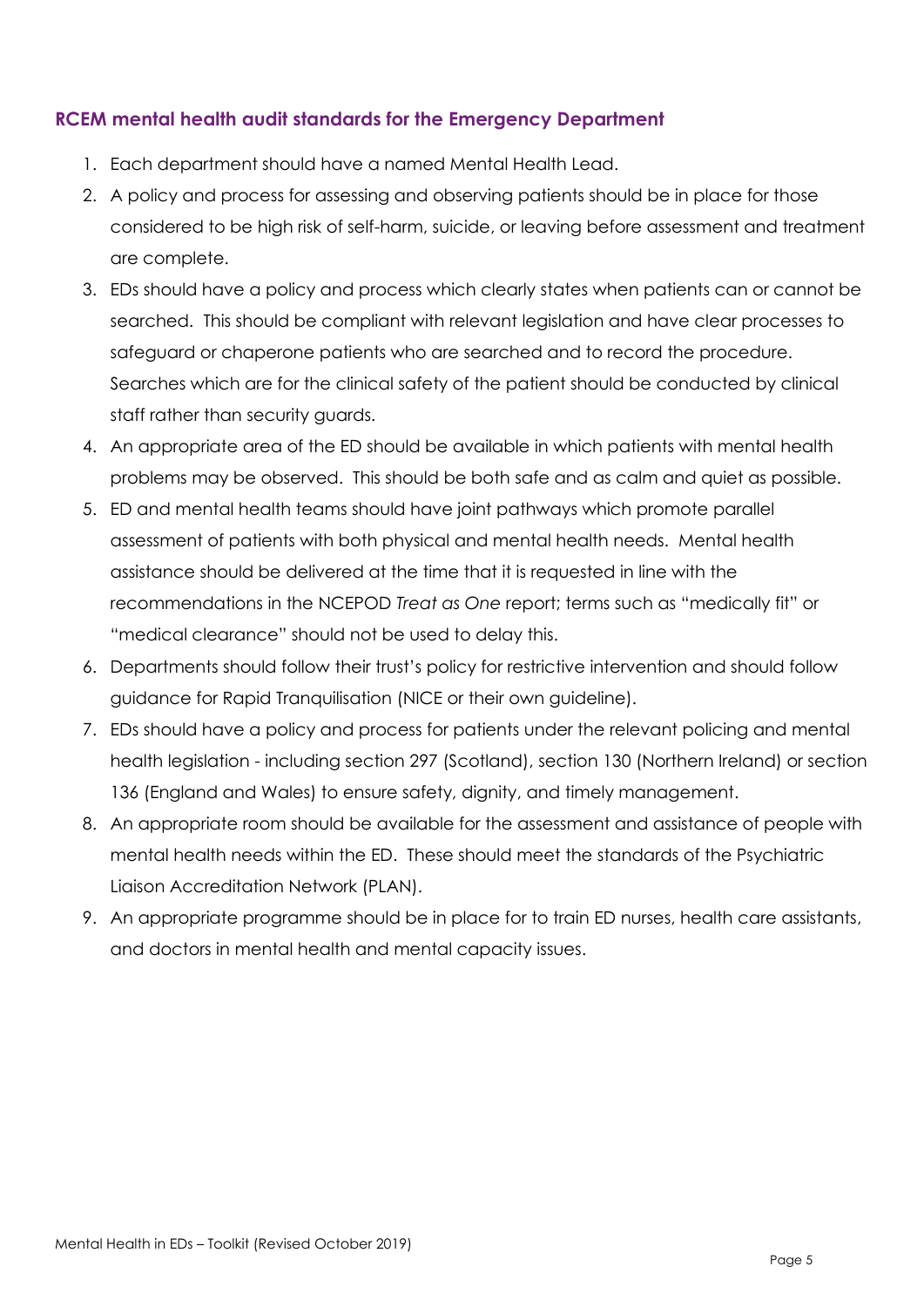#### <span id="page-5-0"></span>**Mental Health Triage**

Any patient presenting with mental illness should undergo mental health triage upon arrival. The purpose of this is to gauge the ongoing risk of self-harm or suicide, and the risk of the patient leaving the ED before assessment and treatment. This will determine where the patient should be placed in the ED and what level of observation they require to keep them safe. It should also promote referral to mental health services from triage to enable joint working. Patients at risk of self-harm should be searched (with consent) to check for objects or medications that may be used for further self-harm. Searches which are for the clinical safety of the patient should be conducted by clinical staff rather than security guards. In addition, the initial assessment is a suitable time for information to be delivered as well as gathered by nursing/triage staff.

*Feeling on the Edge* is a leaflet currently produced by the Royal College of Psychiatrists (RCPsych), with approval of multiple colleges, including our own, to give to self-harm patients at triage. It explains the process and gives information about services. This leaflet is likely to reduce the proportion of "did not wait" patients and is highly rated by staff and patients.

The initial assessment provides an opportunity to advise the patient of alternatives to the ED, if it becomes apparent that there is no acute physical need and the patient is safe to access these services. Examples of this are telephone mental health services and crisis cafes.

#### **Links**

- [Example of adult mental health triage](http://www.rcem.ac.uk/docs/MH%20toolkit%202017/MH%20toolkit%20-%20Adult%20Mental%20Health%20Triage%20Risk%20Assessment.docx)
- Example of VISA Assessment [form,](https://www.rcem.ac.uk/docs/RCEM%20Guidance/Derby%20VISA%20assessment%20form.pdf) [guide,](http://www.rcem.ac.uk/docs/RCEM%20Guidance/Derby%20VISA%20Assessment%20guide.pdf) and [observation record](http://www.rcem.ac.uk/docs/RCEM%20Guidance/Derby%20MH%20observation%20record.pdf)
- [APEx Acute Psychiatric Emergencies course \(ALSG\) AEIO system](https://www.alsg.org/en/files/XFactsheet.pdf)
	- o **A** How agitated is the patient?
	- o **E** Is the environment safe?
	- o **I** What is the patient's current intent for self-harm or absconding?
	- o **O** Does the patient have any objects on them that they may harm themselves with?
- Example of **property search policy**
- RCEM [absconding patient guideline](https://www.rcem.ac.uk/docs/College%20Guidelines/CEC_BPG_Abscond_130117%20SS%20final%202%20-%20on%20new%20template.pdf)
- [Example of a 1:1 policy](http://www.rcem.ac.uk/docs/MH%20toolkit%202017/MH%20toolkit%20-%20Adult%201%20to%201%20Policy.docx)
- [First response leaflet](http://www.rcem.ac.uk/docs/MH%20toolkit%202017/MH%20toolkit%20-%20First%20Response%20A5%20Leaflet.pdf)
- [First response incorporated into ED triage](http://www.rcem.ac.uk/docs/MH%20toolkit%202017/MH%20toolkit%20-%20ED%20pathway%20including%20first%20response.pptx)
- [Safe Haven Café flyer](http://www.rcem.ac.uk/docs/MH%20toolkit%202017/MH%20toolkit%20-%20Safe%20Haven%20Poster.pdf)

Mental Health in EDs – Toolkit (Revised October 2019)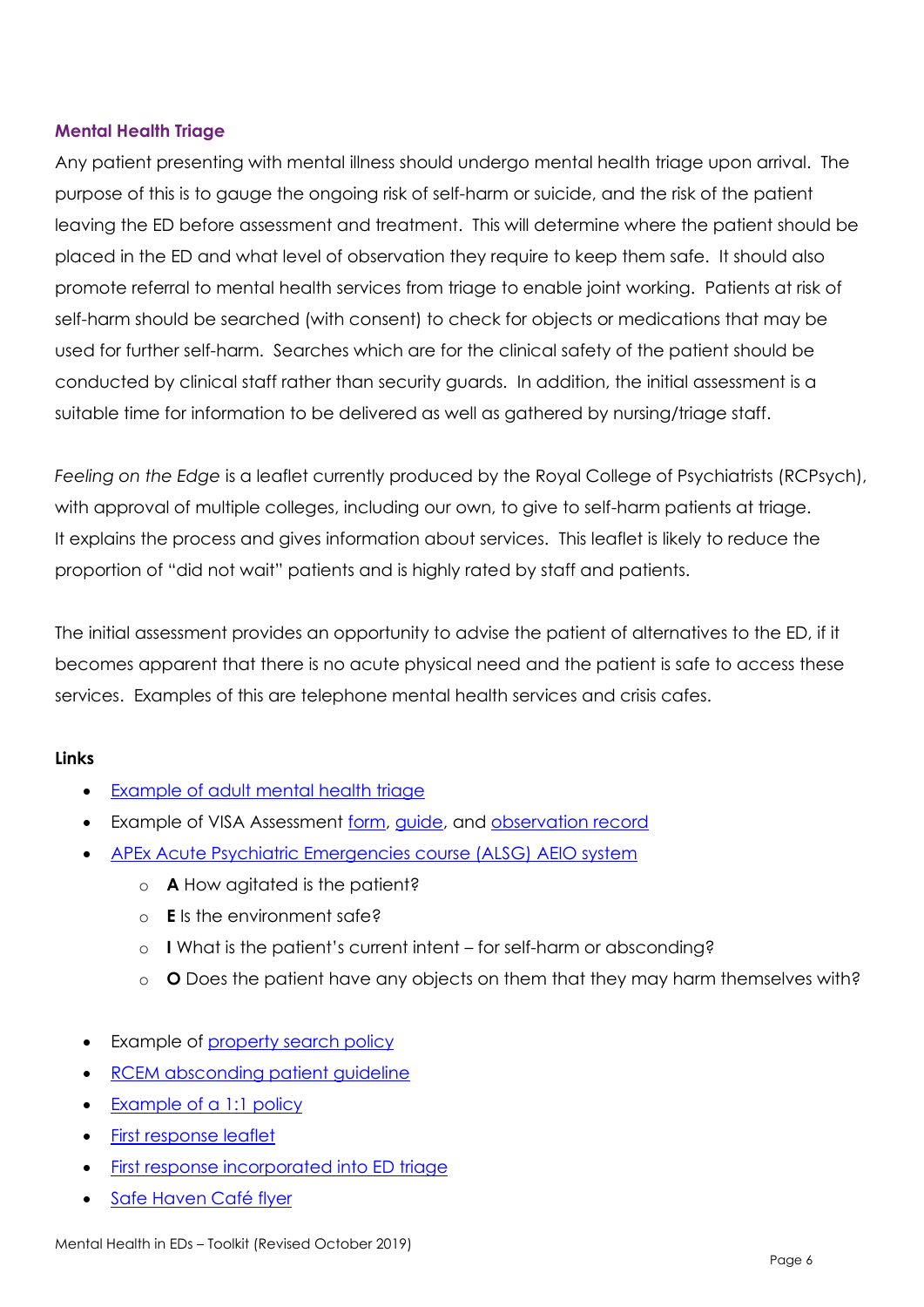#### • [Feeling on the Edge leaflet](http://www.rcpsych.ac.uk/healthadvice/problemsdisorders/feelingontheedge.aspx)

#### <span id="page-6-0"></span>**Proforma**

Trying to meet national standards of documentation is a real challenge without a proforma. Mental health clerking detail is commonly poor in ED notes, and without a prompt it is unlikely that doctors will record the key findings that inform risk.

The NCEPOD report *Treat as One* has specified certain elements of a clerking which should be included in an emergency assessment of any mental health patient. They have also suggested that details of any patient's mental health should be recorded, even if the patient is not presenting with a mental health related issue.

Various departments may already have their own mental health proforma, but in the light of NCEPOD's recommendations, it may be necessary to adapt a mainstream clerking proforma to include mental health details, as well as to have a specific mental health cascard. Some examples are collated here.

- [Example of a MH cascard](http://www.rcem.ac.uk/docs/MH%20toolkit%202017/MH%20toolkit%20-%20Deliberate%20Self%20Harm%20Proforma.doc)
- [Example of Mental Health Risk Pathway](http://www.rcem.ac.uk/docs/Mental%20Health%20pathway%20Wirral%202018.pdf)
- Example [4 areas approach to assessing AED patients following self-harm](http://www.rcem.ac.uk/docs/MH%20toolkit%202017/4%20areas%20approach%20for%20assessing%20AED%20patients%20following%20self-harm.pdf)
- [Deliberate self-harm proforma](http://www.rcem.ac.uk/docs/MH%20toolkit%202017/MH%20toolkit%20-%20Deliberate%20Self%20Harm%20Proforma.doc)

#### <span id="page-6-1"></span>**Junior Induction**

Mental health is a high-risk area of our practice, and as such should feature specifically within junior doctor induction. This is particularly important because the provision and style of mental health services vary so dramatically across countries, counties, and cities. Where feasible, it may be a good idea to include some of the psychiatry liaison staff in your induction, as putting faces to names makes for better communication and better patient care. Induction should include referral pathways, use of 1:1 policy, section 136 processes, and reiterate the standard expected for an ED assessment.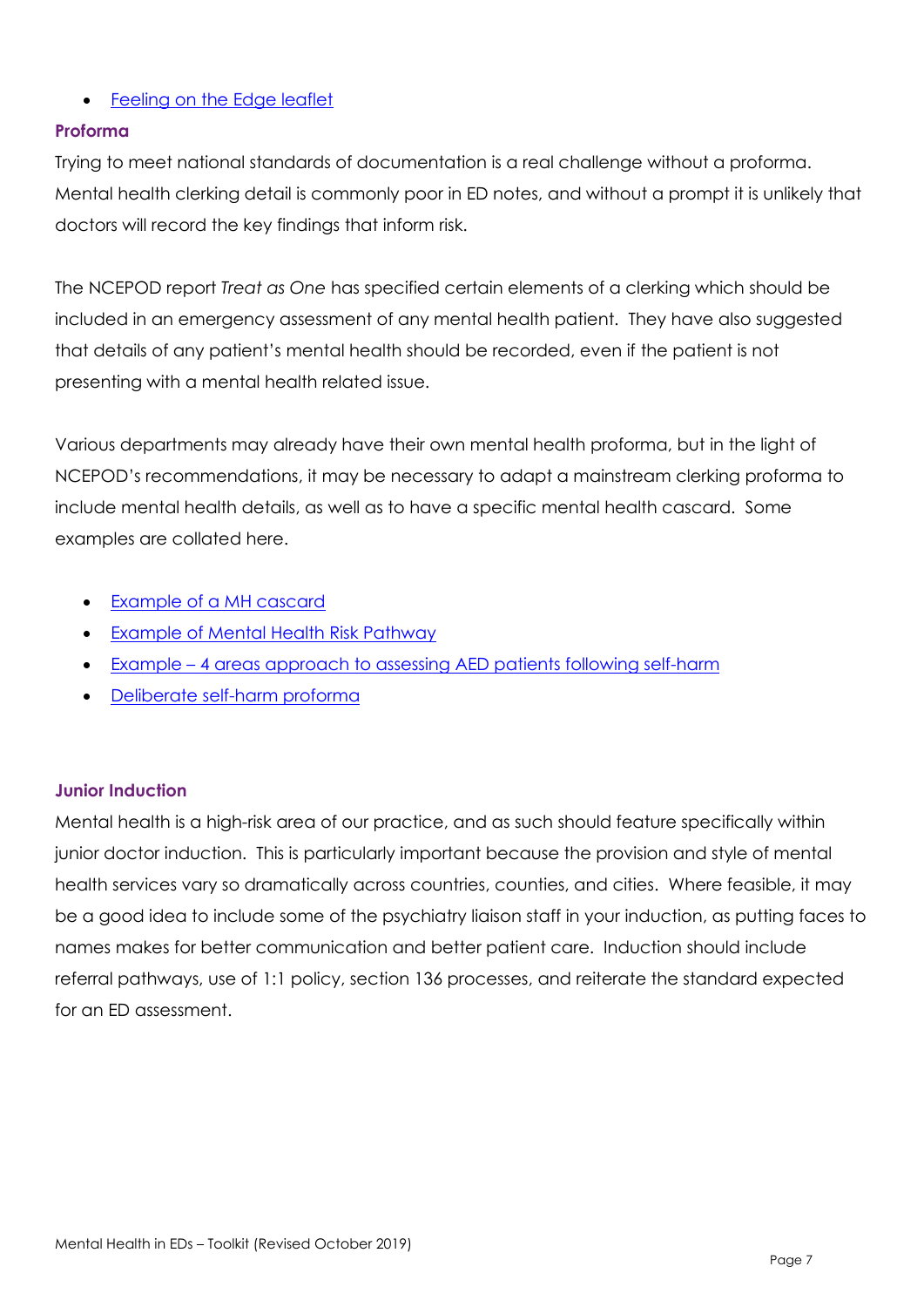#### <span id="page-7-0"></span>**Staff Education**

It is useful to ask if the education, training and clinical knowledge of your staff in mental health matches that for major trauma, cardiac arrest, paediatric, and safeguarding standards. Nursing staff, including health care assistants, should also have access to regular training in mental health so that they are able to assess risk and contribute in a positive way to the patient's condition. It is a key element of liaison teams that they should also engage in education of ED staff (see PLAN standards).

Including mental health topics within junior doctor teaching programmes (e.g. the management of disturbed behaviour, the MHA and MCA, and other clinically relevant, curriculum-based topics) is also beneficial.

#### **Curriculum links for EM juniors:**

- [CAP4 Aggressive/disturbed behaviour](https://www.rcem.ac.uk/docs/Training/RCEM_2015_Curriculum___Applicable_from_August_2016__approved_23_Nov_2015_ATCF_RTT_DRE-EM_additions_July2017%20-%20JCST%20amendments.pdf)
- [CAP8 Confusion, acute/delirium](https://www.rcem.ac.uk/docs/Training/RCEM_2015_Curriculum___Applicable_from_August_2016__approved_23_Nov_2015_ATCF_RTT_DRE-EM_additions_July2017%20-%20JCST%20amendments.pdf)
- [CAP30 Mental Health](https://www.rcem.ac.uk/docs/Training/RCEM_2015_Curriculum___Applicable_from_August_2016__approved_23_Nov_2015_ATCF_RTT_DRE-EM_additions_July2017%20-%20JCST%20amendments.pdf)
- **[HAP3 Alcohol and substance misuse](https://www.rcem.ac.uk/docs/Training/RCEM_2015_Curriculum___Applicable_from_August_2016__approved_23_Nov_2015_ATCF_RTT_DRE-EM_additions_July2017%20-%20JCST%20amendments.pdf)**
- [Acute Psychiatric Emergencies course \(APEx\) ALSG](https://www.alsg.org/en/files/XFactsheet.pdf)

- [PLAN standards](https://www.rcpsych.ac.uk/docs/default-source/improving-care/ccqi/quality-networks/psychiatric-liaison-services-plan/plan-5th-edition-standards-2017.pdf?sfvrsn=ae984319_2) Domain 5, p 43
- [Example of a teaching session](http://www.rcem.ac.uk/docs/MH%20toolkit%202017/MH%20toolkit%20-%20Teaching%20Session%20MCA%20and%20MHA%20in%20the%20ED.pptx) (PowerPoint slides)
- [Example of a MH study day programme/template](http://www.rcem.ac.uk/docs/MH%20toolkit%202017/MH%20toolkit%20-%20MH%20Study%20Day%20Programme%2017%20Oct%202016.docx)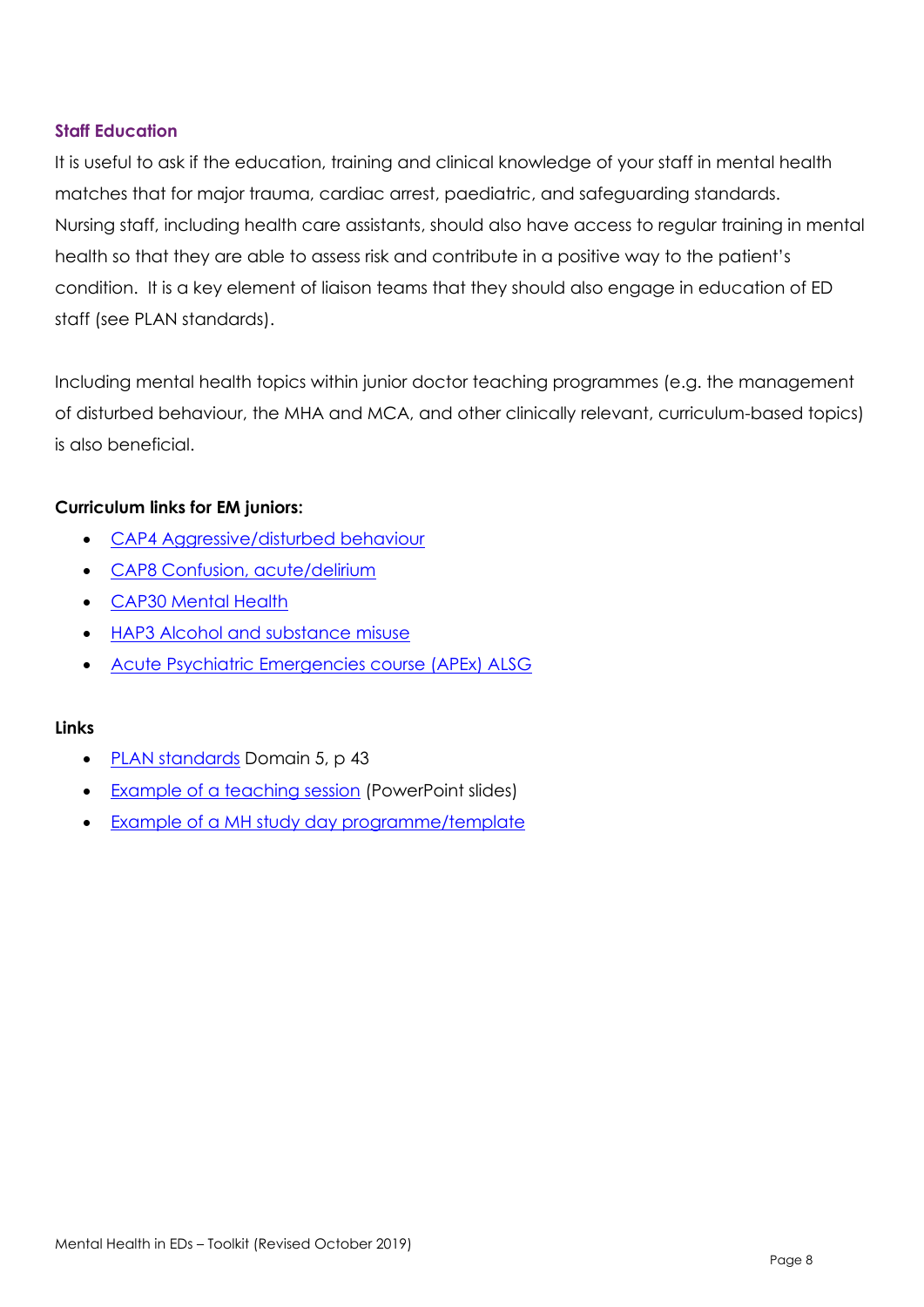## <span id="page-8-0"></span>**Section 2 – Suitable environment**

There is no question that the middle of an ED, whether busy or quiet, can be a very stressful environment for any patient. However, if a person is feeling paranoid, psychotic, distraught or suicidal, the environment can be clearly detrimental, and can potentially escalate symptoms.

#### <span id="page-8-1"></span>**Assessment area**

Any assessment area needs to be safe for staff, and conducive to a valid mental health assessment. Standards for these areas are described in PLAN. There should be no ligature points, and nothing that can be used as a weapon. The room should have an alarm system and two doors that open both ways. It is not acceptable to use a room that doubles as an office. This is the requirement that most often prevents a liaison service from achieving full PLAN accreditation, even though it is a core element of providing a therapeutic and safe environment to this patient group.

#### <span id="page-8-2"></span>**Observation area**

A patient may be observed in a different space to where they undergo assessment by the mental health team. Departments should consider how they can make these spaces as safe, quiet, and calm as possible. A brief risk assessment of the environment should be made whenever a patient is at risk of self-harm is put in a cubicle.

#### **Links**

• [PLAN guidance](https://www.rcpsych.ac.uk/docs/default-source/improving-care/ccqi/quality-networks/psychiatric-liaison-services-plan/plan-5th-edition-standards-2017.pdf?sfvrsn=ae984319_2) Domain 2 p 38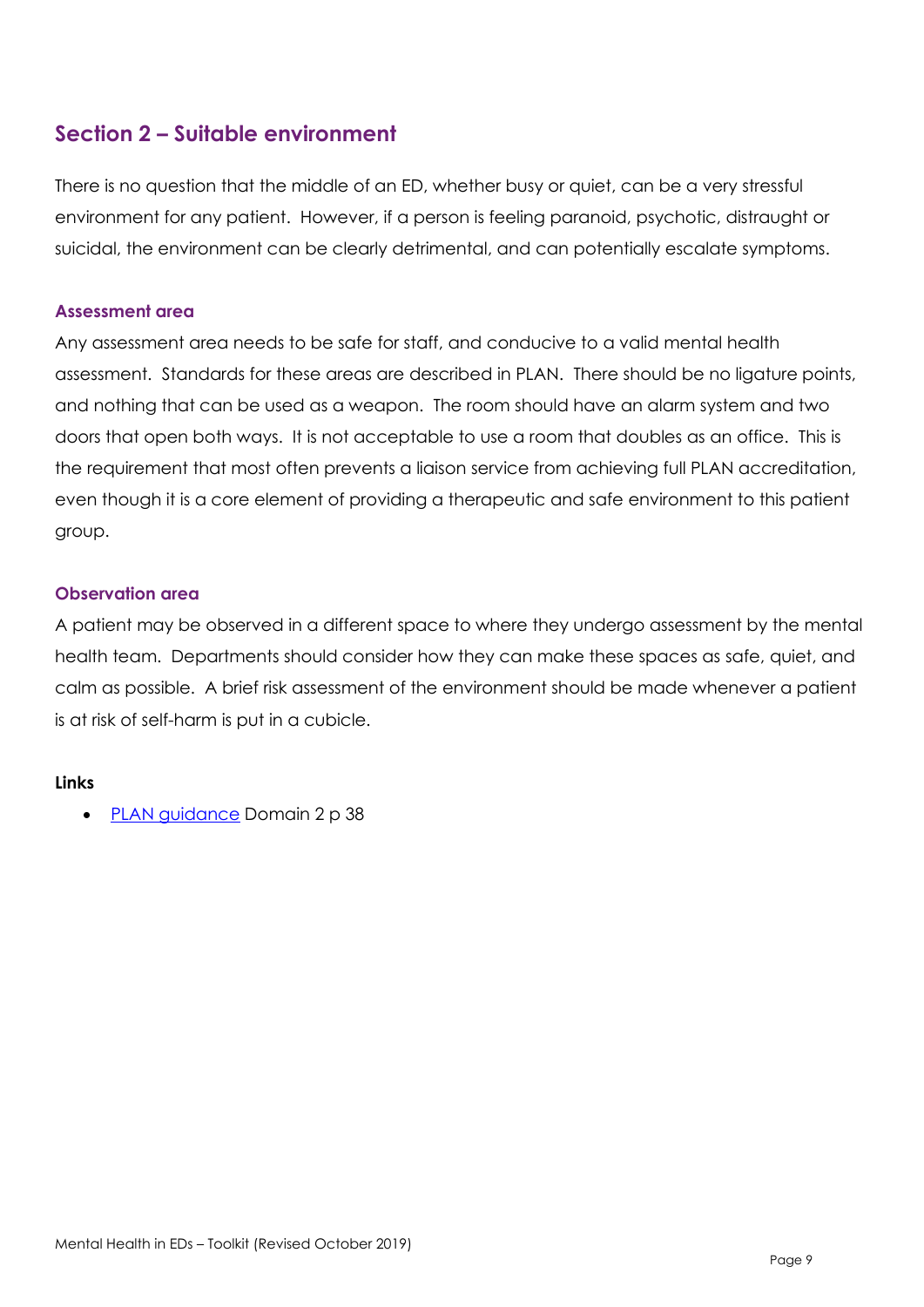## <span id="page-9-0"></span>**Section 3 – Liaison Psychiatry Service**

There is plenty of evidence that a liaison service is of huge benefit to patients, staff, and the acute trust. Services developed just for an ED are often too small, unsustainable, and staff risk becoming burnt out.. If the service is commissioned for the whole acute trust, then all patients benefit, staff are more resilient, and the response to mental health within the trust becomes timely and consistent.

Any service based outside an acute trust usually struggles to provide a timely response and tends to have responsibilities elsewhere. Liaison psychiatrists are specifically trained to deal with patients in this field and can benefit the patients and hospital Trust more than a general trained psychiatrist. It is not appropriate to cover an acute trust service without a liaison consultant psychiatrist to lead the service. As well as assessing patients presenting acutely with mental health illness, the service should be able to provide advice and support to patients with concurrent physical and mental health problems and patients with medically unexplained symptoms (MUS) where appropriate.

The composition of a liaison team has most recently been detailed in the *Achieving Better Access* guides, based on the original recommendations by the Centre for Mental Health. The current advice in England is that hospitals that have 24/7 acute services should have 24/7 liaison psychiatry, either a core or comprehensive model. Ideally, the service should provide an ageless response, i.e. it has the capacity to deal with patients of all ages. When dealing with older adults, the mental health clinicians are more likely to follow patients through onto the wards and therefore work with Medicine for the Elderly and the whole multidisciplinary team. There is great potential to improve lengths of stay by working with these patients jointly.

- [NHS England Achieving Better Access to 24/7 urgent and emergency care](https://www.england.nhs.uk/wp-content/uploads/2016/11/lmhs-guidance.pdf)  Liaison [Psychiatry guide](https://www.england.nhs.uk/wp-content/uploads/2016/11/lmhs-guidance.pdf)
- [NHS England Achieving Better access to 24/7 Urgent and Emergency Mental Health Care](https://www.england.nhs.uk/wp-content/uploads/2016/11/lmhs-helpful-resources.pdf)  [Liaison Psychiatry appendices and helpful resources](https://www.england.nhs.uk/wp-content/uploads/2016/11/lmhs-helpful-resources.pdf)
- [Centre for Mental Health](https://www.centreformentalhealth.org.uk/liaison-psychiatry)
- [Commissioning guide for acute hospitals for services for patients with Medically](http://www.jcpmh.info/good-services/medically-unexplained-symptoms/)  [Unexplained Symptoms](http://www.jcpmh.info/good-services/medically-unexplained-symptoms/)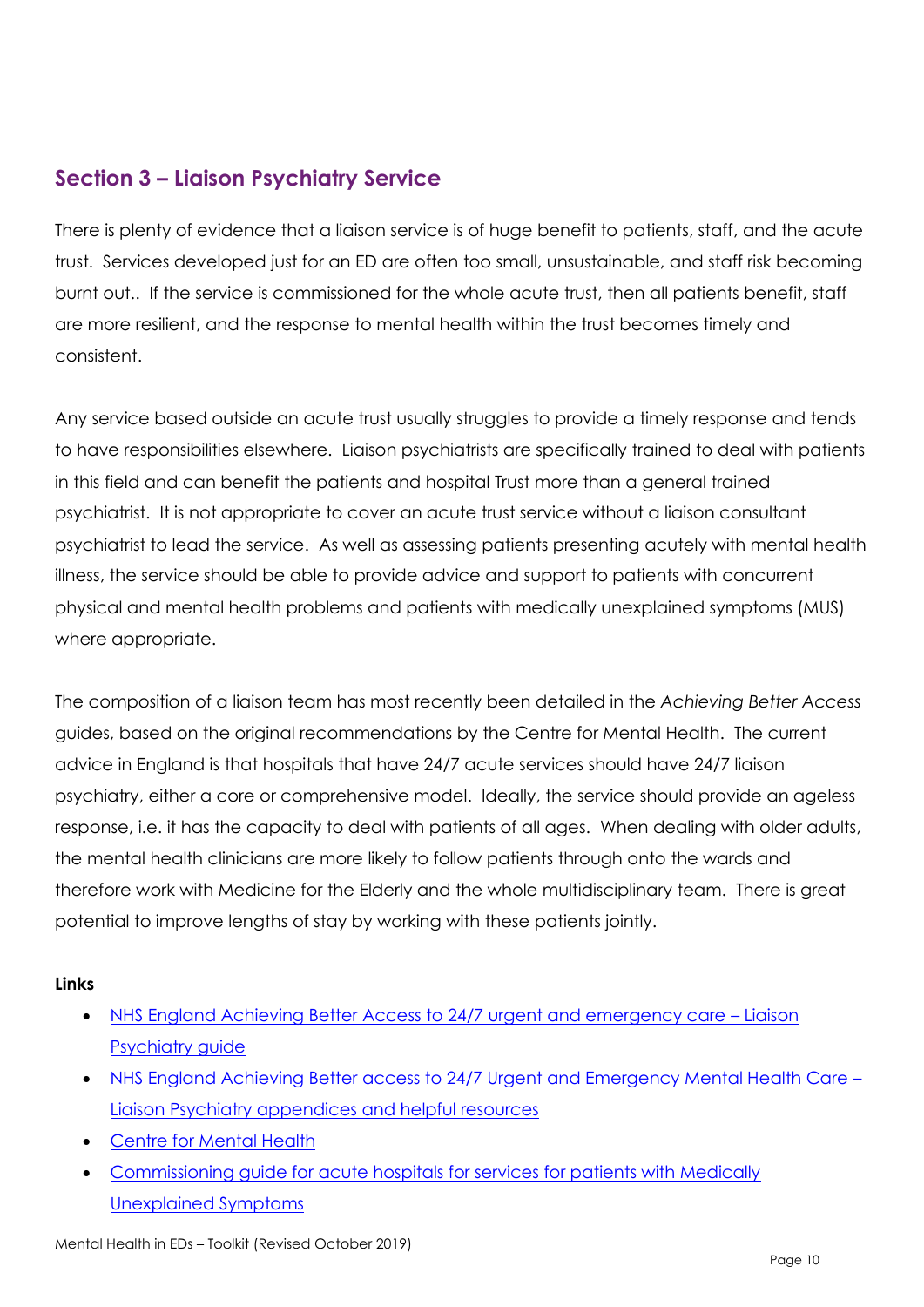- [Psychiatric Liaison Accreditation Network \(PLAN\) guidance](https://www.rcpsych.ac.uk/docs/default-source/improving-care/ccqi/quality-networks/psychiatric-liaison-services-plan/plan-5th-edition-standards-2017.pdf?sfvrsn=ae984319_2)
- [NCEPOD report Mental Health in Acute Hospitals: Treat as One](http://www.ncepod.org.uk/2017mhgh.html)

## <span id="page-10-0"></span>**Section 4 - Services for Children and Young People**

Mental health provision for children and young people remains the most under-resourced of all mental health services, whilst attendances in children and young people continue to rise.

This area should almost certainly be on the risk register in most trusts. For some, the risks are around the inability of services to assess in a timely manner. For many, the long waits to find a CAMHS bed impact on the care of patients and add pressure on the organisation as a whole.

A useful service model is where the liaison psychiatry team are trained to work with older teenagers and have good support from CAMHS teams.

The practice of admitting all young people for an assessment the next day is not evidence-based and, in some cases, can be unhelpful for the patient. RCEM recommends that a risk assessment should be completed by a mental health clinician with some CAMHS training to determine whether the patient is high risk and needs to stay in or whether they can go home and be seen the next day by CAMHS for a full assessment.

- [Example of child mental health triage](http://www.rcem.ac.uk/docs/MH%20toolkit%20-%20Child%20Mental%20Health%20Triage%20Risk%20Assessment.docx)
- [Example of a CAMHS risk assessment matrix](http://www.rcem.ac.uk/docs/MH%20toolkit%202017/MH%20toolkit%20-%20CAMHS%20Risk%20Assessment%20Triage%20Tool.doc)
- [Referral from triage pathway Manchester](http://www.rcem.ac.uk/docs/RCEM%20Guidance/Manchester%20FT%20CAMHS%20Referral%20Form%202018.docx)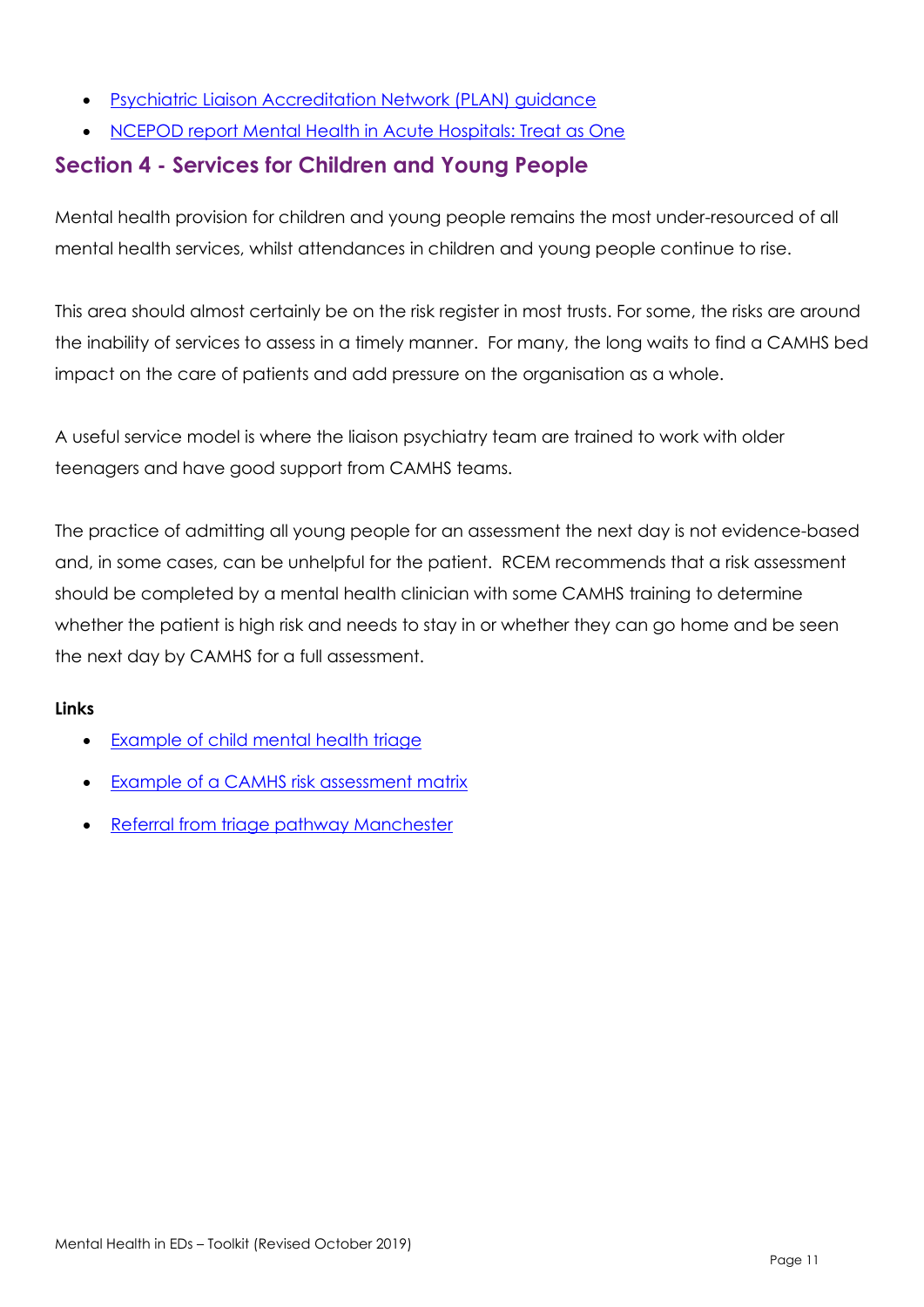## <span id="page-11-0"></span>**Section 5 - Restrictive intervention and Rapid Tranquilisation**

Patients with mental health problems who are actively trying to leave may need to be kept in the ED, initially by staff listening and talking to them to try to persuade them to stay. An assessment of the patient's capacity to decide to leave should be made by a senior decision maker.

If a patient is assessed as lacking capacity or is already being kept in the ED under another legal framework, e.g. the Mental Health Act, and persuasion or de-escalation has failed, then the patient may need to be restrained. Restraint should be proportionate to the risk presented by the patient and should be carried out by staff who are trained.

If a patient is needing to be restrained for more than 10 minutes, and de-escalation has failed, NICE guidance states that Rapid Tranquilisation should be given.

Hospital trusts should have a policy on restrictive and physical intervention. All episodes of physical intervention (restraint) should be monitored by the trust's security lead. Inappropriate uses of restraint and / or rapid tranquilisation should be investigated and outcomes shared.

- [RCEM absconding guideline](https://www.rcem.ac.uk/docs/College%20Guidelines/CEC_BPG_Abscond_130117%20SS%20final%202%20-%20on%20new%20template.pdf)
- [RCEM MCA guideline](https://www.rcem.ac.uk/docs/RCEM%20Guidance/RCEM%20Mental%20Capacity%20Act%20in%20EM%20Practice%20-%20Feb%202017.pdf)
- RCEM [acute behavioural disturbance guideline](https://www.rcem.ac.uk/docs/College%20Guidelines/5p.%20RCEM%20guidelines%20for%20management%20of%20Acute%20Behavioural%20Disturbance%20(May%202016).pdf)
- [NICE guideline on short term management of violence and aggression](https://www.nice.org.uk/guidance/NG10)
- [Example of ED Rapid Tranquilisation guideline](http://www.rcem.ac.uk/docs/RCEM%20Guidance/Raid%20Tranquilisatision%20example%20of%20ED%20guideline,%20Cambridge.docx)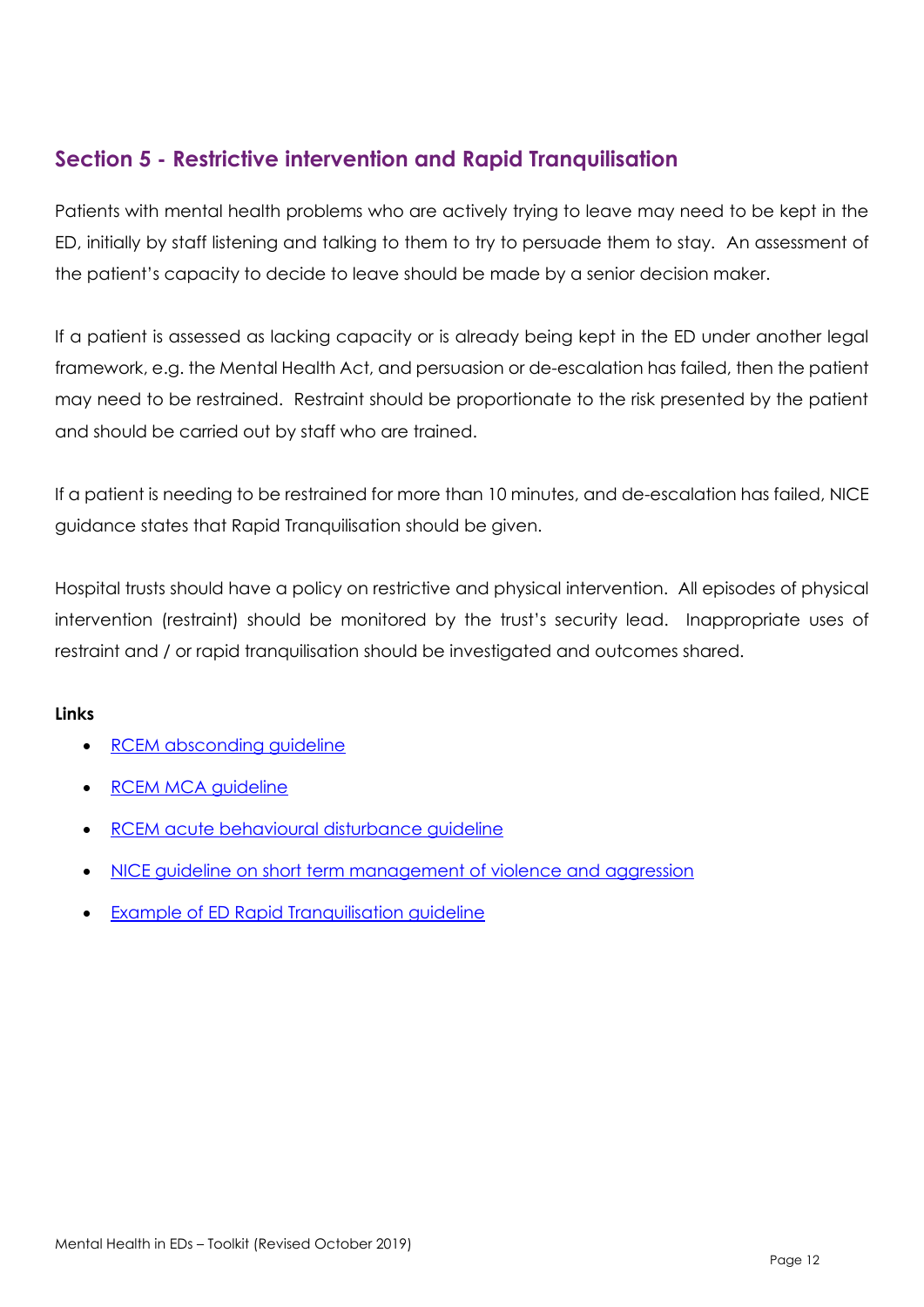## <span id="page-12-0"></span>**Section 6 – Multidisciplinary services**

Mental health patients in the acute trust have a high rate of co-morbidities with alcohol, substance misuse and other vulnerabilities. Close links with safeguarding also promote good holistic care.

Therefore, to provide a patient-centred service there must be a multidisciplinary team that can deliver joint assessments in a timely fashion. This also provides an environment within the team that offers peer support and supervision. All practitioners working in this field are, by definition, working with a high-risk population, and so the provision of a large team with which to share practice/concerns and learning promotes a sustainable working environment.

In the case of comorbid alcohol or substance misuse, referral for assessment by an Alcohol Specialist Nurse is also likely to be necessary and beneficial. The RCEM Alcohol Toolkit provides further information and guidance about this area.

- Example [adult liaison team poster](http://www.rcem.ac.uk/docs/MH%20toolkit%202017/Example%20adult%20MH%20liaison%20team%20poster.pdf)
- [Salford alcohol assertive outreach service](http://fg.bmj.com/content/early/2013/01/22/flgastro-2012-100260.full.pdf)
- [RCEM alcohol toolkit 2015](https://www.rcem.ac.uk/docs/College%20Guidelines/5z24.%20Alcohol%20toolkit%20(June%202015).pdf)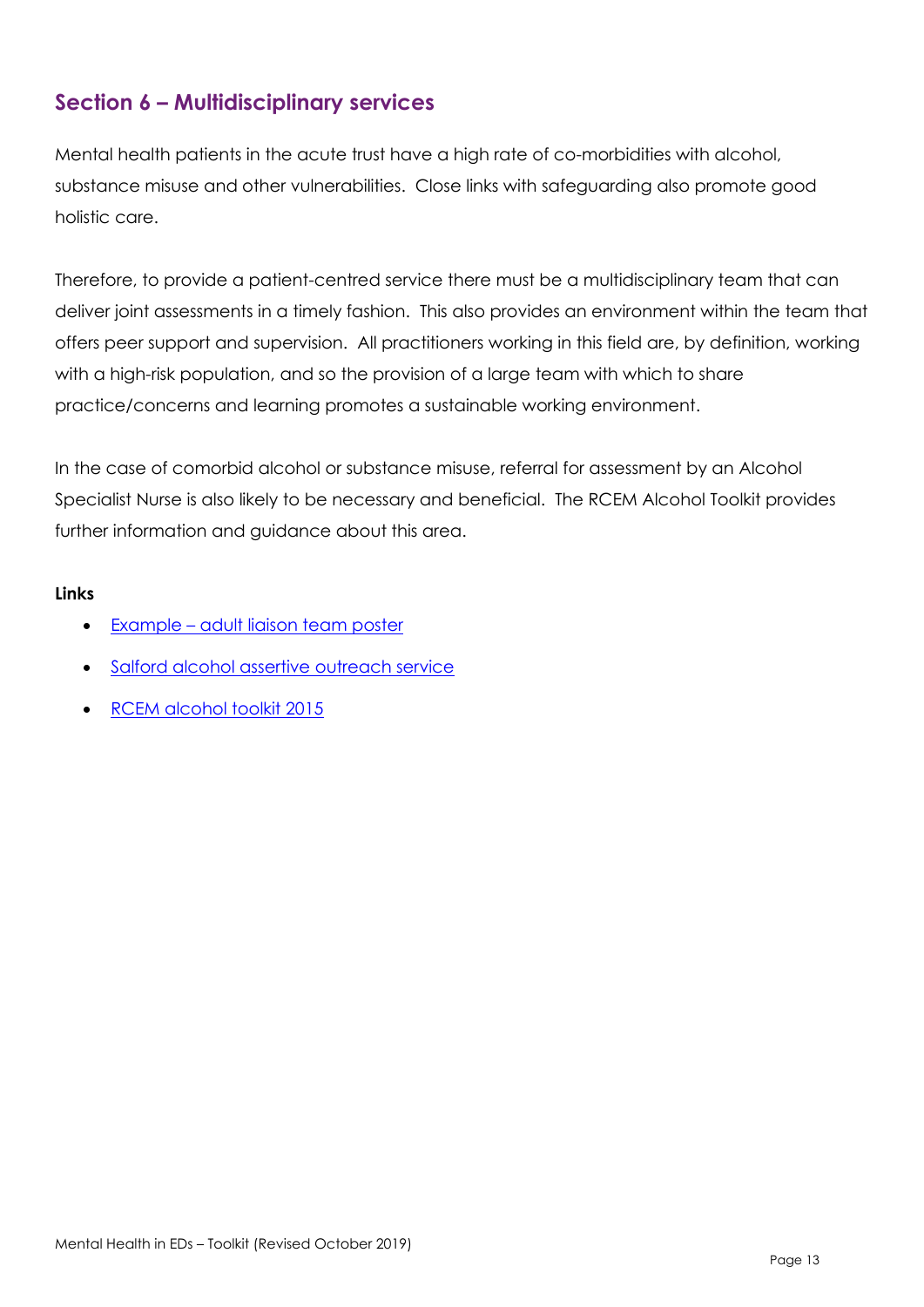## <span id="page-13-0"></span>**Section 7 – Governance – Risk registers, incident forms, 4-hour & 12-hour breaches, and complaints**

Identifying and recording risks associated with mental health care within your organisation can be a real driver for resource and change. Mental health services are frequently structured around geographical boundaries; the acute trust should be the focus for all these reports, otherwise the true picture is lost.

Many of the longest waiting ED patients have mental health problems. Due to the nature of the admission process, often the fact that they remain in ED for over 24 hours can be lost and they do not appear within the 12-hour bed request breach figures. A method for ensuring they are counted should be made possible in each organisation to allow correct data interpretation.

A good model is to have a joint governance meeting with your mental health provider with input from liaison and other services within the trust – inpatient, crisis team, duty medical team etc. Incidents, SIs, complaints, risks, and breaches can be reviewed regularly. In addition, give thought to including mental health cases in your ED Mortality & Morbidity governance structure. This will allow a forum to discuss significant cases and learn from current practice.

Investigation of serious incidents should have oversight from both acute hospital and mental health trusts as incidents often involve both organisations. If a patient or relative receives two separate responses to a complaint or incident this underlines the gaps in service provision, whereas a joint response is more likely to promote better working. If joint governance is impossible within a trust, then an alternative process should be arranged whereby cases can be reviewed by both the acute trust and the mental health trust.

ECIST have developed an audit of Mental Health patients which can help get evidence for gaps in service and help with 4 and 12 hour breach analysis. ECIST can also help with analysis of results.

- [Example of risk analysis](http://www.rcem.ac.uk/docs/Example%20of%20Risk%20Register.xlsx)
- [Generic agenda for a MH Governance meeting](http://www.rcem.ac.uk/docs/MH%20toolkit%202017/MH%20toolkit-Generic%20Agenda%20for%20Mental%20Health%20Governance%20Meeting.docx)
- [RCEM Safer Care Toolkit](http://www.rcem.ac.uk/RCEM/ForProfessionals/Safety/Safety_Resources1/Reports___Toolkits_.aspx?WebsiteKey=b3d6bb2a-abba-44ed-b758-467776a958cd&hkey=667ab6fa-11b6-48d5-be49-49a24a24531a&New_ContentCollectionOrganizerCommon=4#New_ContentCollectionOrganizerCommon)
- **ECIST** audit tool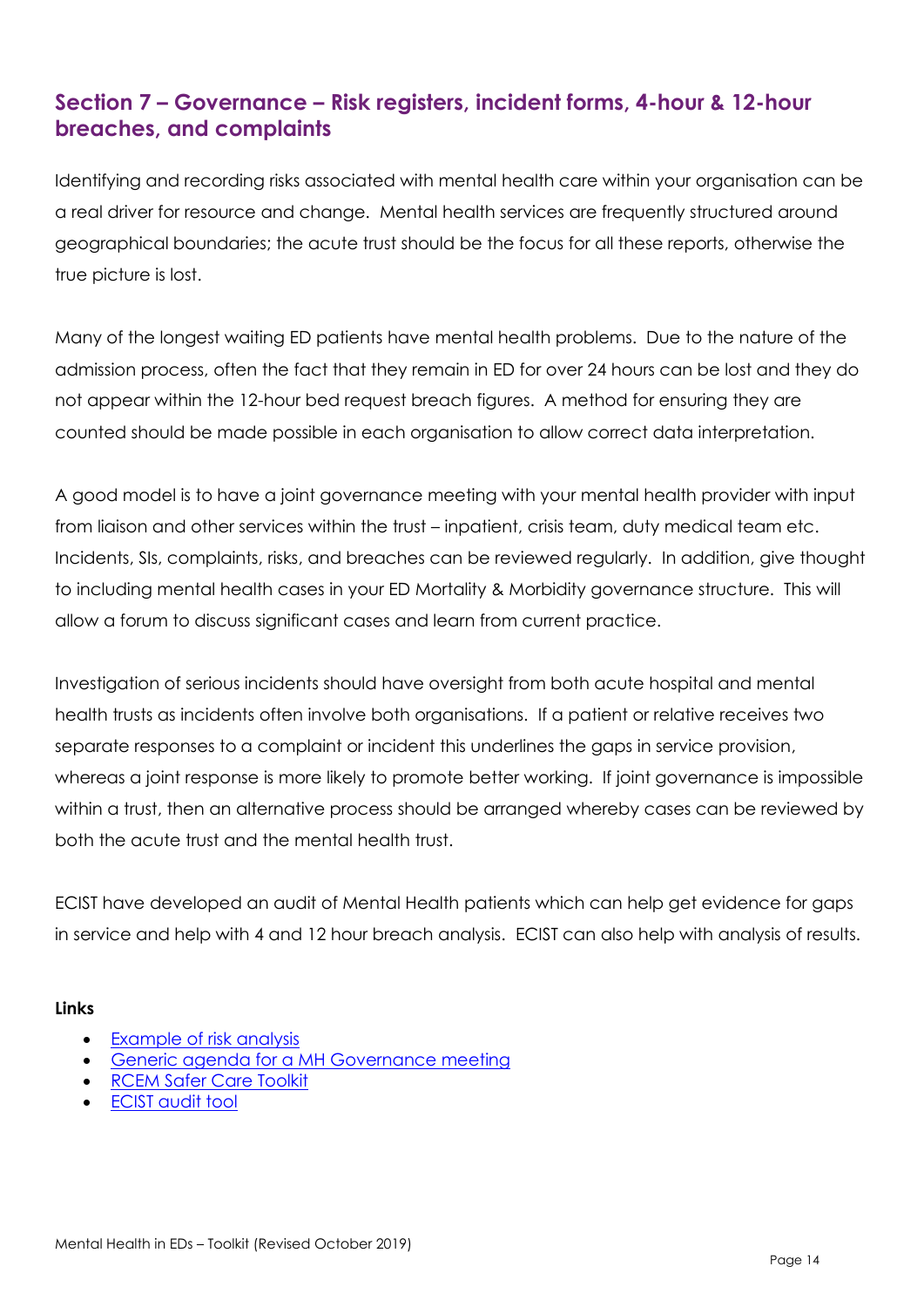## <span id="page-14-0"></span>**Section 8 – Commissioning blocks**

There are several unintentional, but significant, blocks to liaison service commissioning:

1. If an acute trust doesn't already have a liaison service, there will be no one campaigning for it. General psychiatrists will not necessarily be advocates for the development of a service that will compete for funding with theirs, and most people in the acute trust don't see it as their job. Commissioners will not be looking for services on which to spend money.

2. A well-run liaison service will save bed days for both the acute trust and mental health. The RAID model showed this predominantly by reducing length of stay for elderly patients. It may also be shown that better services for mental health patients also reduce breaches in ED, Clinical Decision Unit bed occupancy, and reduce nursing time for 1:1 observation. However, it can be a challenge to demonstrate a strong business case for a 24-hour ED service on its own, showing that it will pay for itself by the amount saved. It is preferable to develop the liaison service as a whole.

There needs to be acceptance at commissioner level that there is benefit across the health community from a properly established and sustainable liaison service. It may be that an attendance to the acute trust, either as a result of a mental health crisis or as an incidental finding, may give a unique opportunity for assessment, intervention and engagement that results in real therapeutic gains.

3. Not infrequently, the geographical footprint of mental health services differs to the acute trust footprint, which leads to different service provision for patients from different areas attending the same acute hospital. This can promote inequality of access to services, and frequently contributes to significant delays in patient assessment and disposition.

- [Developing models for Liaison Psychiatry Services](http://mentalhealthpartnerships.com/resource/developing-models-for-liaison-psychiatry-services/)  Guidance from strategic clinical [network for Mental Health, Dementia and Neurological conditions South West. 2014.](http://mentalhealthpartnerships.com/resource/developing-models-for-liaison-psychiatry-services/)
- [Guidance for Commissioners of Liaison Psychiatry services to Acute Hospitals](http://www.jcpmh.info/wp-content/uploads/jcpmh-liaison-guide.pdf)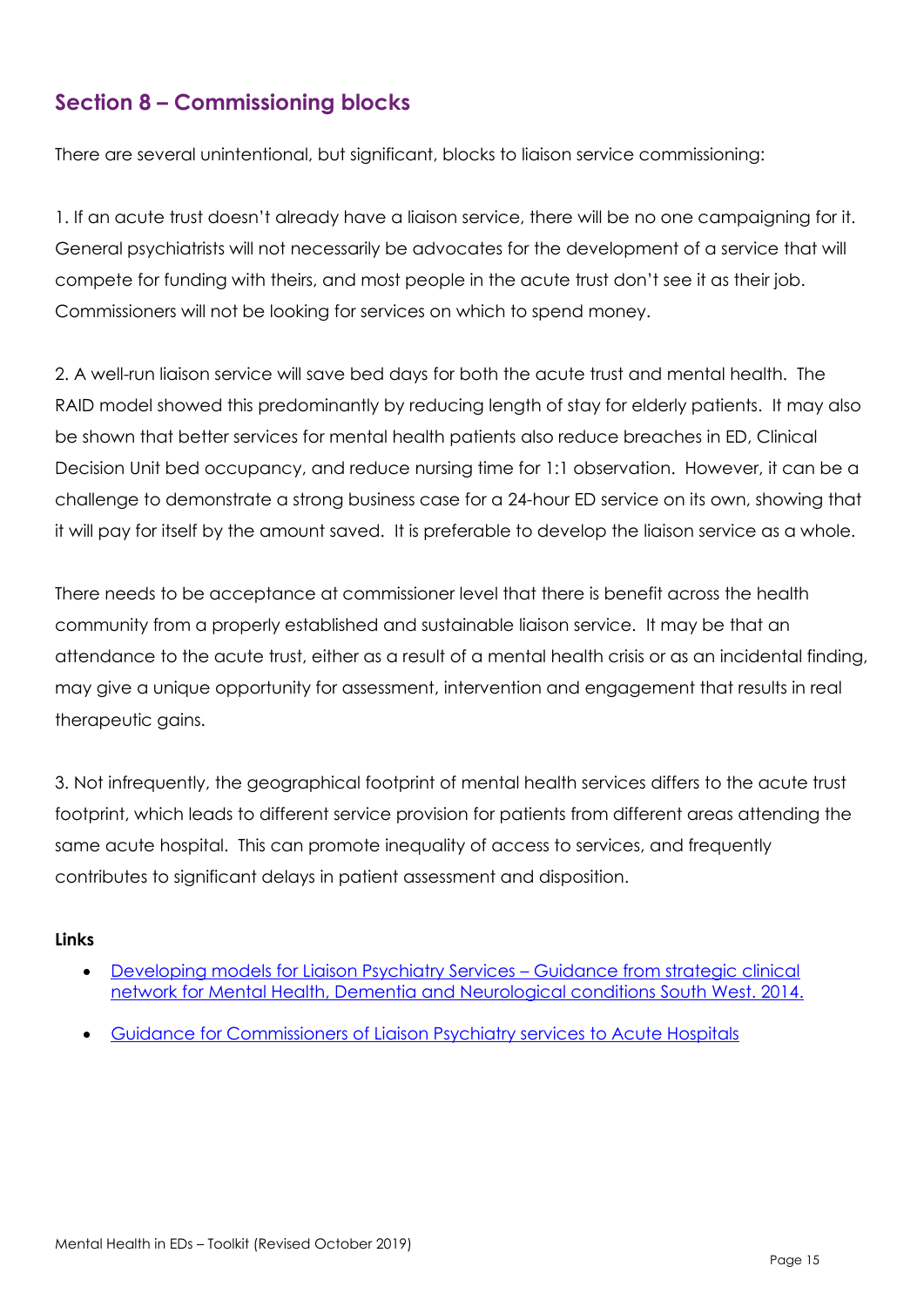## <span id="page-15-0"></span>**Section 9 – Strategic presence in the acute trust**

There will never be a time when liaison psychiatry is a priority for funding within a Community Mental Health Trust (CMHT). Therefore, the acute trust must push consistently for an appropriate and effective liaison service. There needs to be a liaison strategic hub within the acute trust for the following reasons:

- a) Trust risk register: identify the risk to patients with unmet liaison needs
- b) Compliance with national guidelines (this should be evidenced)
- c) Most benefits are trust-wide, or realised across the wider healthcare community, e.g. patients with medically unexplained symptoms
- d) Identification of acute trust service provision needs and gaps in service
- e) Enable disparate commissioning groups to agree to joint working or shared resourcing
- f) Transparent communication links with community services
- g) The bigger issues raised from mental health governance processes looking at incidents and complaints should be escalated to the acute trust executive body

#### **Links**

• [Example of MH risk register](http://www.rcem.ac.uk/docs/MH%20toolkit%202017/MH%20toolkit%20-%20Example%20of%20Risk%20Register.xlsx)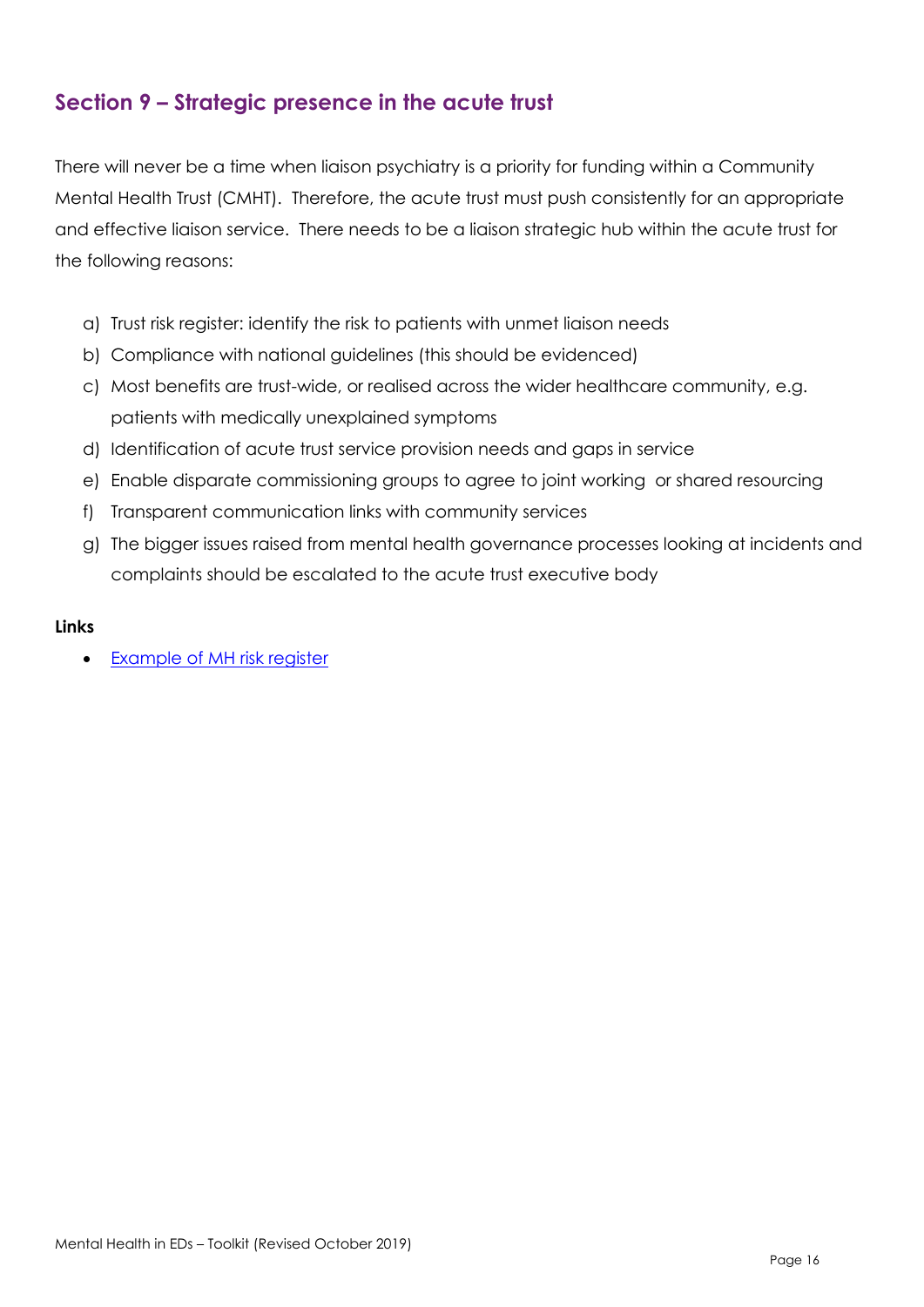## <span id="page-16-0"></span>**Section 10 – Frequent Attenders and Care Plan Management**

There are several patient groups with a mixture of mental health, substance misuse, and chronic medical problems that benefit from a consistent response. To help frequent attenders in the ED, the development of an agreed care plan may alter behaviours and contribute more constructively to the patient's needs. For example, some patients who are well known to services may benefit from a low-key response from the ED, without formal review by liaison staff, but a timely alert to their community team. In other cases, strategies to avoid admission or overinvestigation may benefit the patient.

These care plans need to be actively managed and archived. They should be composed using all appropriate clinicians from the acute trust, mental health, primary care and community services, which may include police and ambulance services. They should include input from the patient as much as possible.

This is an important element of a liaison service in England, since the introduction of the mental health CQUIN in 2017 which requires EDs to reduce the number of attendances for a chosen group of mental health patients by 20% within the year.

ED staff and liaison staff should attend High Intensity User group meetings held by ambulance services and police, in order to work collaboratively.

It is useful for individual EDs to nominate a named consultant to co-ordinate and manage these plans.

- [RCEM Frequent Attenders Guideline](http://www.rcem.ac.uk/docs/RCEM%20Guidance/Guideline%20-%20Frequent%20Attenders%20in%20the%20ED%20(Aug%202017).pdf)
- [RCEM Frequent Attenders](http://www.rcem.ac.uk/docs/RCEM%20Guidance/RCEM%20Frequent%20Attenders%20CQUIN%20statement%20(Aug%202017).pdf) position statement
- **[Bristol High Intensity Users toolkit](https://solutions.hsj.co.uk/story.aspx?storyCode=7019514&preview=1&hash=473B8267849A003FC1270EE4FB90BC7D)**
- [Oxford frequent attender program](https://www.ouh.nhs.uk/news/article.aspx?id=779)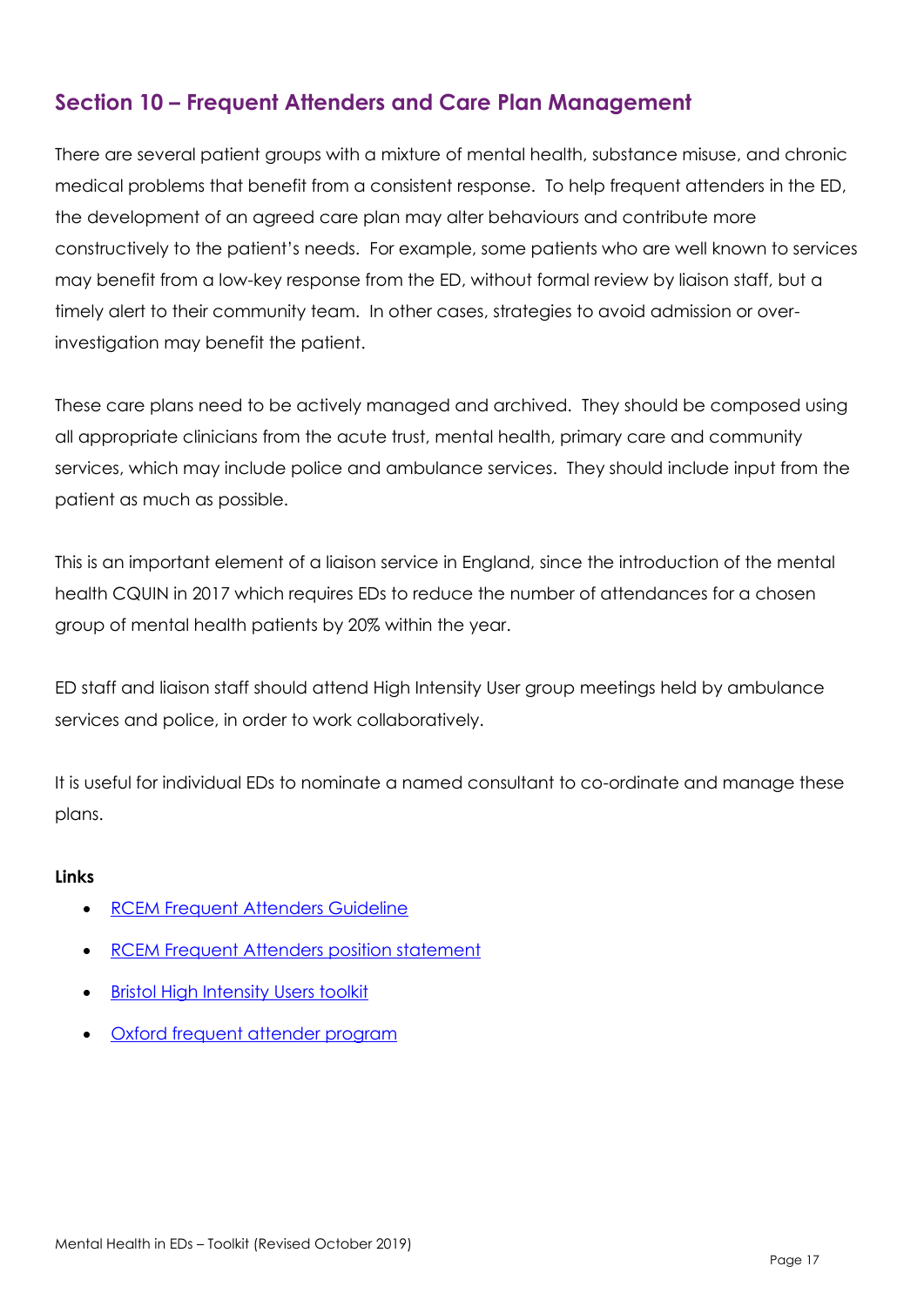## <span id="page-17-0"></span>**Section 11 – Evaluation and Service User Involvement**

ED and mental health services can be monitored and evaluated through various means. It is recommended that key performance indicators, such as time from arrival to referral to psychiatry, time from referral to assessment and percentage of patients admitted, are monitored.

Throughout mental health, service users have informed the development and delivery of services. This has been useful for both commissioners and providers, and it is highly recommended that service users provide input to commissioning and healthcare staff. This can be in the form of an occasional focus group, structured interviews or asking for written feedback. Allowing a service user to talk directly to staff about their experience of being in the ED can be a very powerful tool for change in attitudes and care giving.

#### **Links**

• [Example of KPI for Liaison Service](http://www.rcem.ac.uk/docs/MH%20toolkit%202017/MH%20toolkit%20-%20Examples%20of%20KPI%20reporting.docx)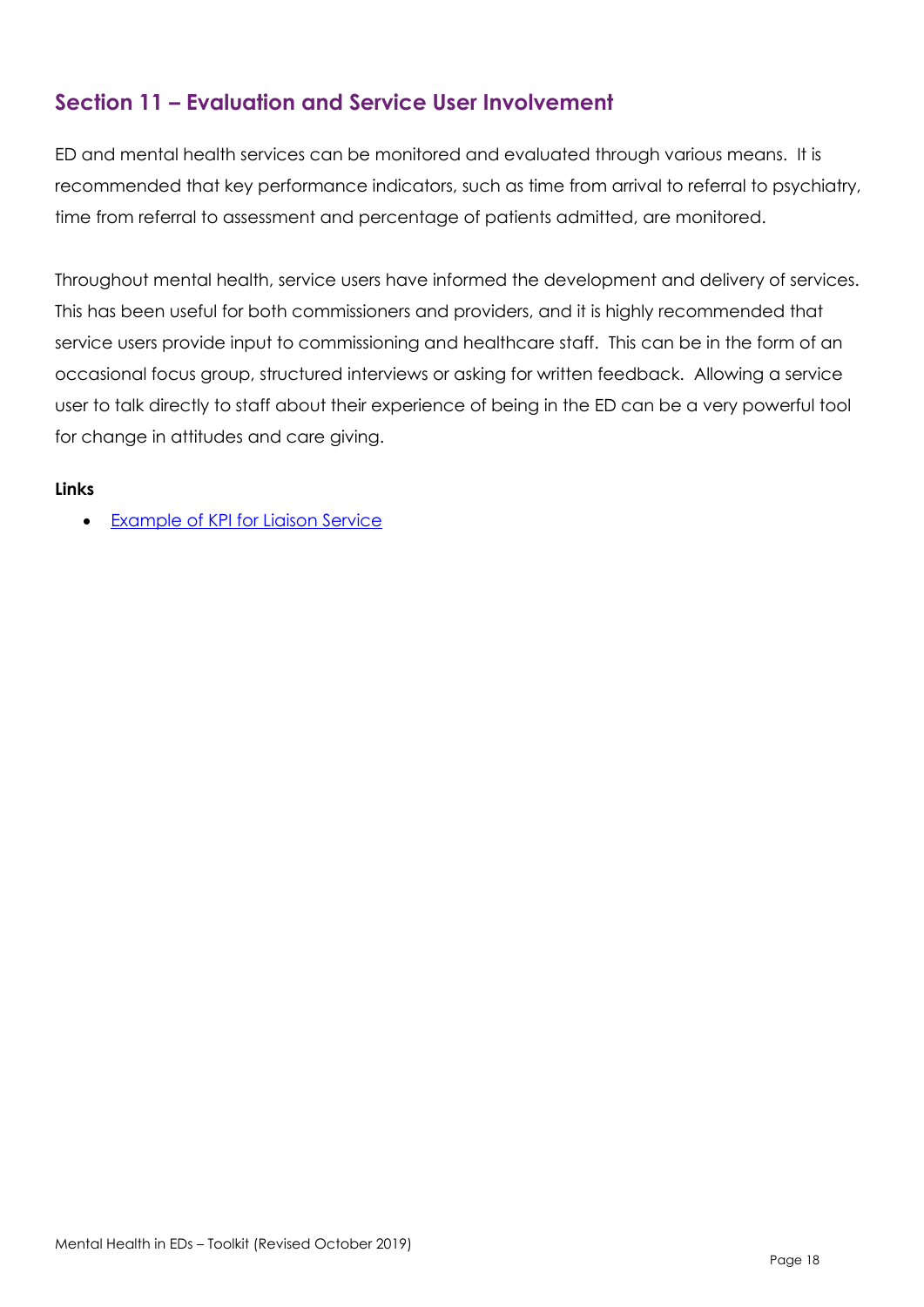## <span id="page-18-0"></span>**Section 12 – Strong links with ED, Liaison and Community Mental Health Teams**

There should be regular meetings between the acute trust/ED and your main provider of liaison psychiatry, so that you can increase links and understand each other. Involvement in each other's induction programme really helps to improve response times and flow of service. For the pure psychiatry trainees or staff grades, they may have no knowledge of the ED's clinical standards or time requirements. Equally, we need to understand the competing pressures that exist in mental health.

Forming links between the ED and other services can also be helpful such as the crisis team, 136 suite, personality disorder services, CAMHS and services for the homeless.

#### <span id="page-18-1"></span>**Transfer policy**

Inevitably, there is a regular flow of patients to and from the acute trust and mental health inpatient unit. It is helpful to meet and produce a shared policy to guide this process to ensure that clear lines of communication and responsibility are established. This includes some basic logistics, but should focus on the sharing of appropriate information and handover of care. Whilst some of this is centred around MHA legislative requirements, there are also guidelines to ensure good transfer of clinical data.

#### **Links**

• [Example Transfer Policy](http://www.rcem.ac.uk/docs/MH%20toolkit%202017/MH%20toolkit%20-%20Transfer%20of%20Detained%20Patients%20to%20Acute%20Hospitals%20Pathway.docx)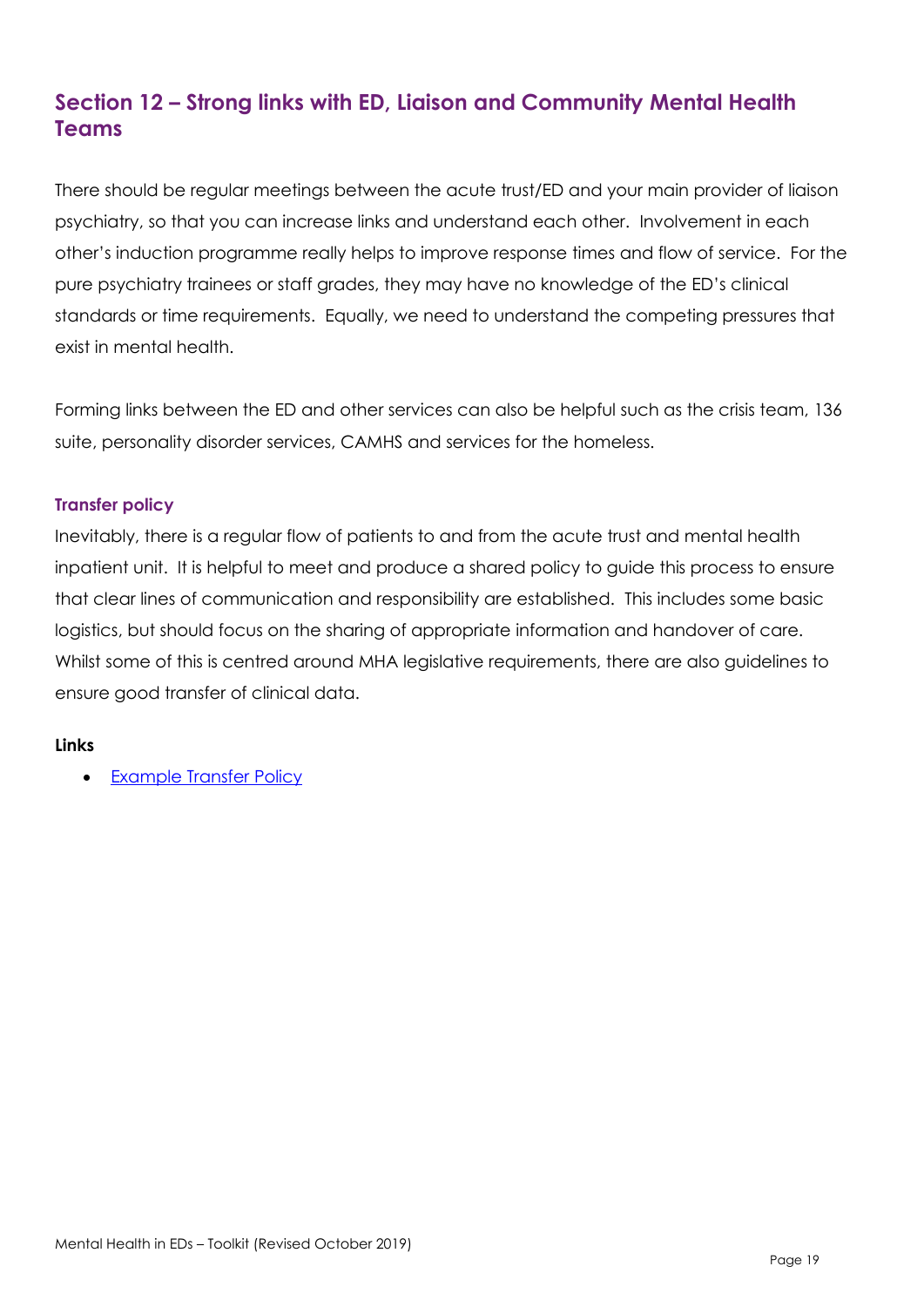## <span id="page-19-0"></span>**Section 13 – Mental Health Act Policy & Section 136 patients**

All areas in England will have a multi-agency policy for S136 patients. There should be an appendix relating to the use of Emergency Departments. It is prudent to ensure that this is appropriate for your local service, and that the ED is only used for S136 patients who have an acute healthcare need. Otherwise, it should be expected that mental health services should provide an assessment suite, or alternative space within the mental health unit, where a S136 patient can be appropriately assessed. RCEM agrees that police custody is not a suitable alternative when a S136 suite is unavailable.

The policy should also include a strategy to ensure that acceptable time frames for a mental health act (MHA) assessment are established, with provision for police to remain with the patient if they are managed in the ED.

Where police bring patients to the ED, not using a mental health legislative framework, there should be systems in place for good handover.

- [RCEM Section 136 guideline](http://www.rcem.ac.uk/docs/College%20Guidelines/A%20brief%20guide%20to%20Section%20136%20for%20Emergency%20Departments%20-%20Dec%202017.pdf)
- [S136 update from the Policing and Crime Act 2017](http://www.rcpsych.ac.uk/policyandparliamentary/changestos135and136mha.aspx)
- Lond[on's Section 136 pathway](https://www.healthylondon.org/resource/peer-review-mental-health-crisis-pathways-children-young-people/) **- Peer review of mental health crisis pathways for children & young people**
- Mental health crisis care for Londoners: Section 136 pathway and health based place of [safety specification](https://www.healthylondon.org/resource/mental-health-crisis-care-londoners/)
- **[London police handover process \(not 136\)](https://www.healthylondon.org/resource/case-study-londons-mental-health-handover-form/)**
- [Example S136 Flowchart](http://www.rcem.ac.uk/docs/MH%20toolkit%202017/MH%20toolkit%20-%20S136%20flow%20chart%20generic.docx)
- RCEM Guideline [The Mental Capacity Act in Emergency Medicine](http://www.rcem.ac.uk/docs/RCEM%20Guidance/RCEM%20Mental%20Capacity%20Act%20in%20EM%20Practice%20-%20Feb%202017.pdf)  deals with MHA and **[MCA](http://www.rcem.ac.uk/docs/RCEM%20Guidance/RCEM%20Mental%20Capacity%20Act%20in%20EM%20Practice%20-%20Feb%202017.pdf)**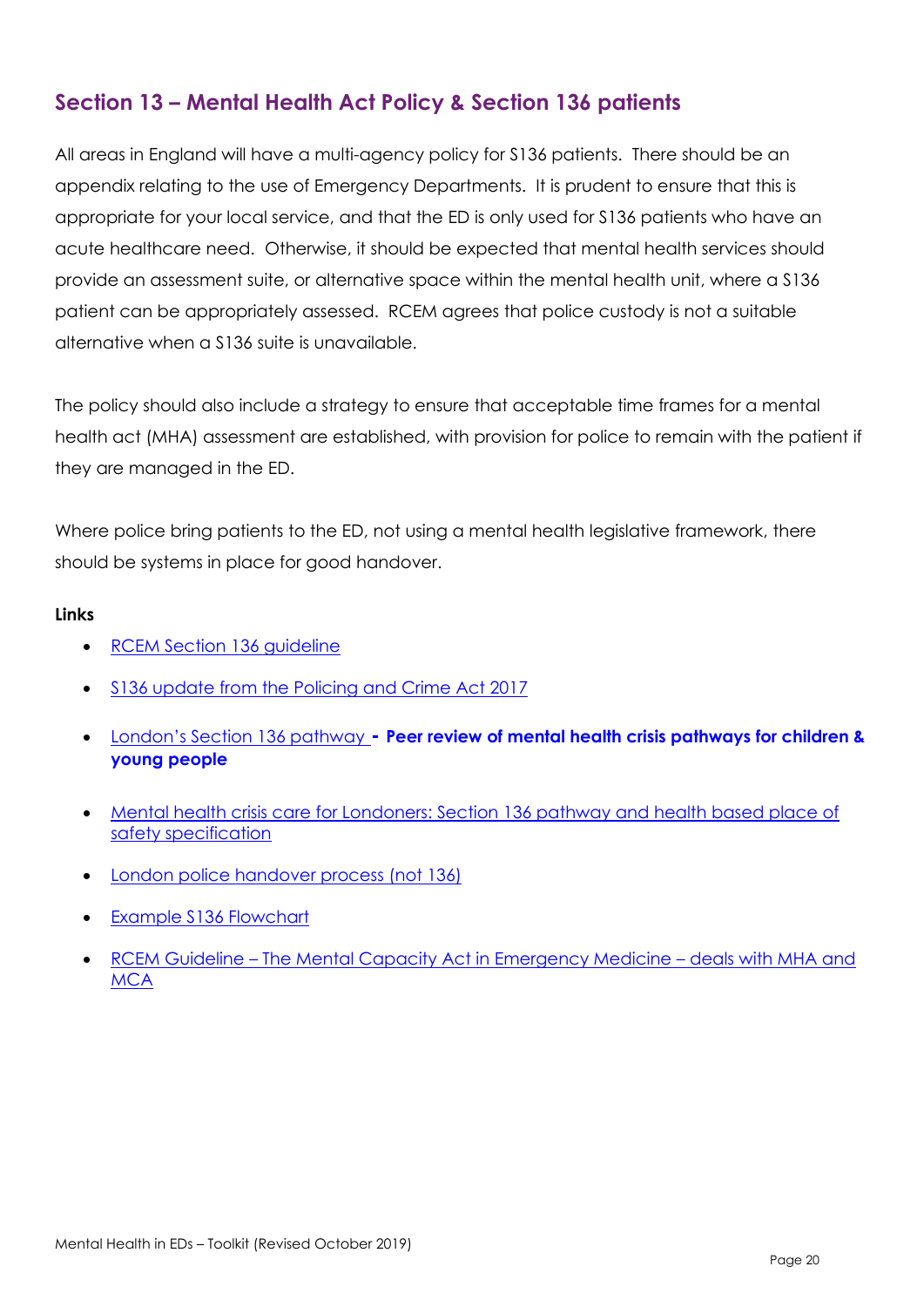## <span id="page-20-0"></span>**Section 14 – National Representation and Resources**

- NICE The College has had members sitting on the guideline development groups and expert reference groups where the outputs are relevant to the ED, e.g. self-harm, delirium, and alcohol.
- PLAN The accreditation committee for this is only quorate with representation from RCEM.
- Close working relationship with the Faculty of Liaison Psychiatry are in place to ensure collaborative working in all areas, but particularly on preventing suicide and the management of self-harm.

- [NICE](http://www.nice.org.uk/)
- [PLAN](http://www.rcpsych.ac.uk/workinpsychiatry/qualityimprovement/qualityandaccreditation/liaisonpsychiatry/plan.aspx)
- **[Faculty of Liaison Psychiatry](http://www.rcpsych.ac.uk/college/faculties/liaison.aspx)**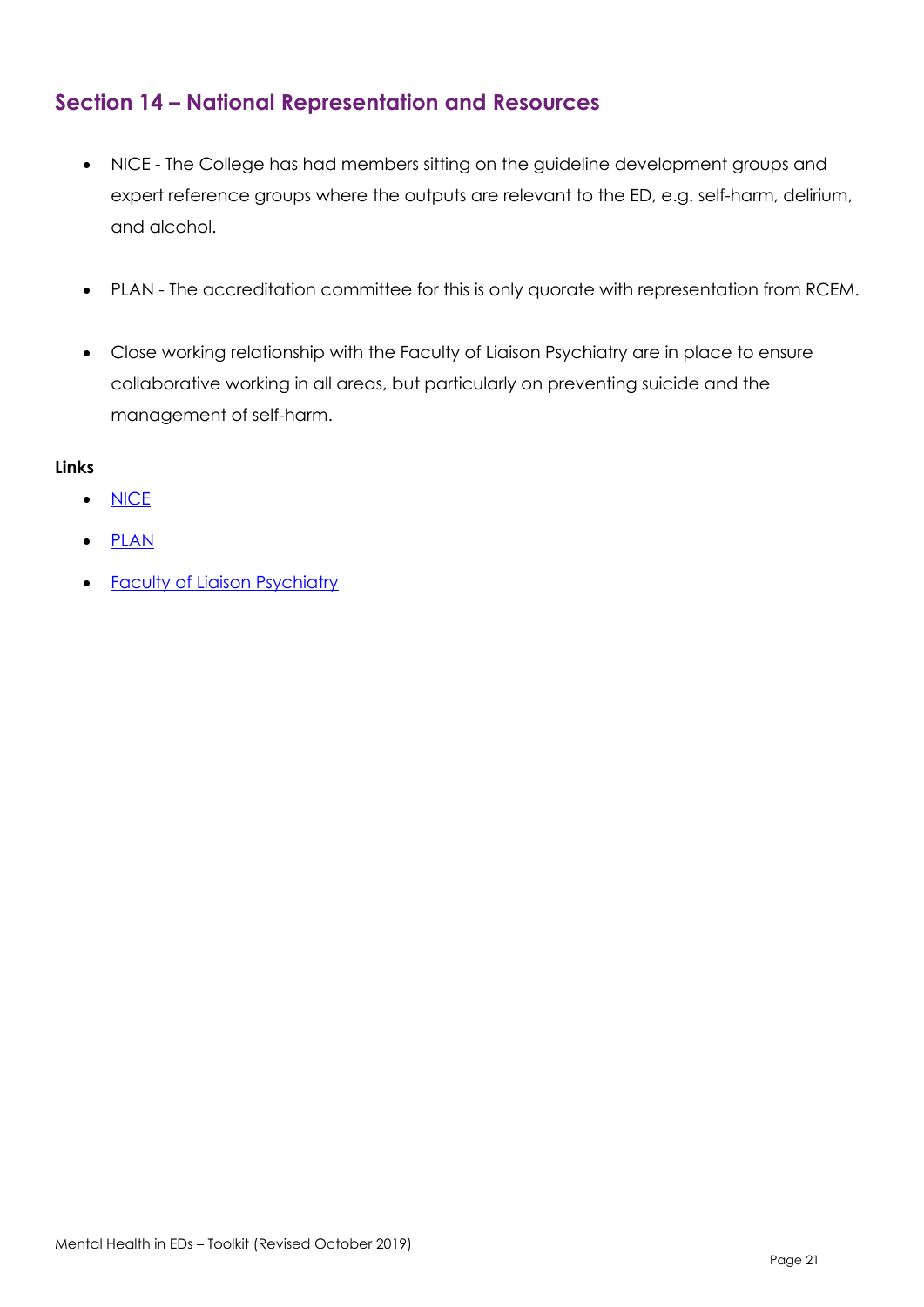## <span id="page-21-0"></span>**Section 15 – Useful documents and web resources**

- ALSG [APEx course Acute Psychiatric Emergencies](https://www.alsg.org/en/files/XFactsheet.pdf)
- [Achieving better access to Mental Health](https://www.gov.uk/government/publications/mental-health-services-achieving-better-access-by-2020) Services by 2020
- Kings Fund [Mental Health and New Models of Care: Lessons from the Vanguards](https://www.kingsfund.org.uk/publications/mental-health-new-care-models) P 30.
- [The 5 Year Forward View for Mental Health](https://www.england.nhs.uk/wp-content/uploads/2016/02/Mental-Health-Taskforce-FYFV-final.pdf)
- [Crisis Care Concordat](http://www.crisiscareconcordat.org.uk/)
- [MHA Code of Practice](http://www.rcem.ac.uk/docs/MH%20toolkit%202017/MH%20toolkit%20-%20MHA%20Code%20of%20Practice.pdf)
- [NCEPOD Treat as One full document](http://www.rcem.ac.uk/docs/MH%20toolkit%202017/MH%20toolkit%20-%20TreatAsOne_FullReport.pdf)
- [HSIB Mental Health Investigation](https://www.hsib.org.uk/news/hsib-national-report-reinforces-need-247-emergency-mental-health-care/)
- [RCEM CLEAR Campaign poster](http://www.rcem.ac.uk/RCEM/Quality-Policy/Policy/CLEAR.aspx?WebsiteKey=b3d6bb2a-abba-44ed-b758-467776a958cd)
- [MARSIPAN guidelines for Anorexia Nervosa](http://www.rcem.ac.uk/docs/Clinical%20Standards%20and%20Guidance/Education%20board%20slides_marsipan.pdf)
- [Royal College of Psychiatrists](http://www.rcpsych.ac.uk/)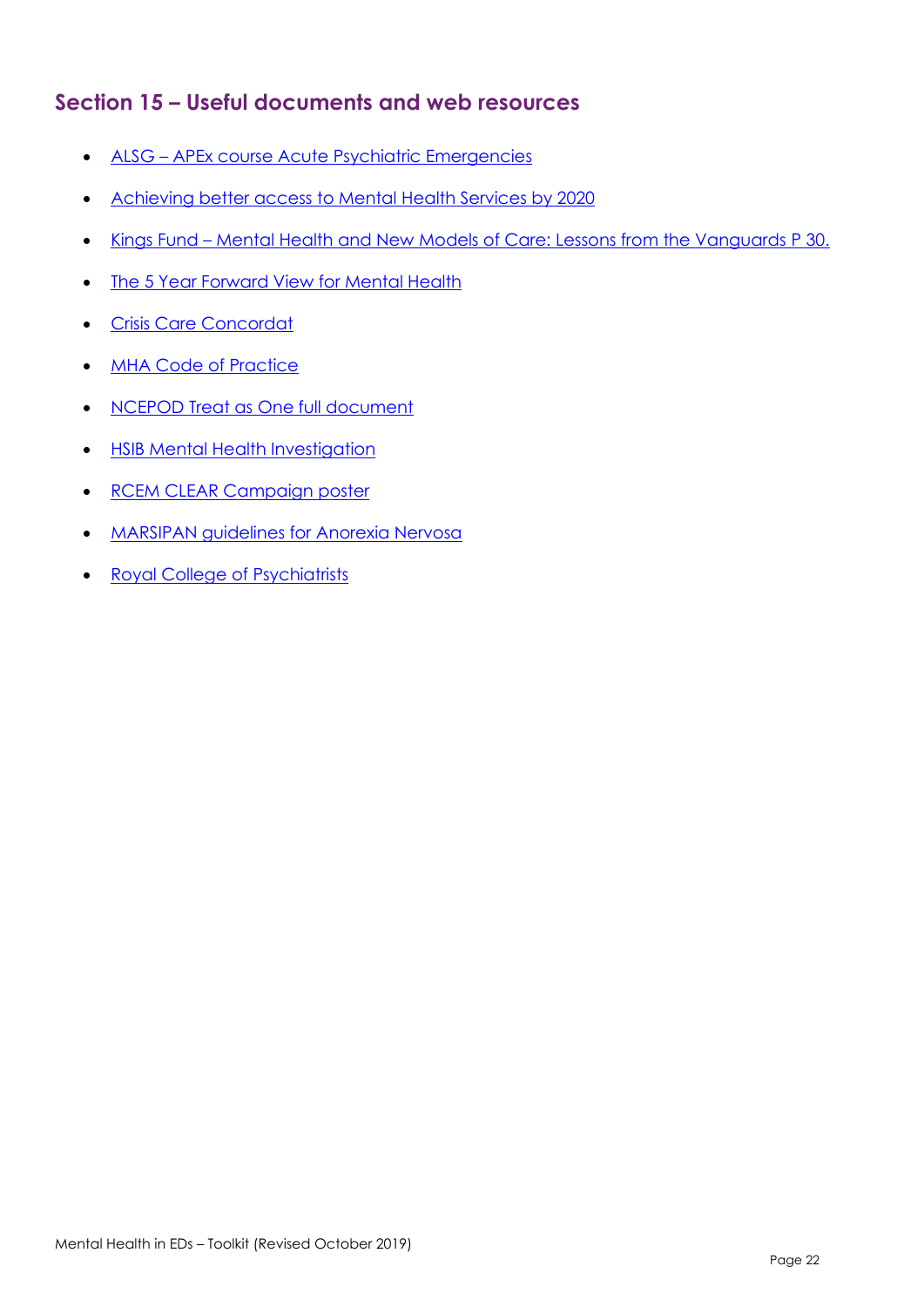## <span id="page-22-0"></span>**Section 16 – Accreditation**

The RCPsych runs PLAN Liaison services pay to sign up to gain accreditation. The cycle involves the submission of a self-audit, a visit by a peer review team who conduct an external review, and then all the information is considered at an accreditation panel. The process is wide in its remit and may consider all sizes of service. It looks at the personnel within the service, the environment, the education of ED staff, and feedback from patients and carers.

Where a service is accredited by PLAN, this offers assurance and benchmarking, which can provide a defence against future resource constraints. However, if the service does not meet the standard for accreditation the feedback is thorough, and where necessary involves communication at board level to demonstrate deficiencies in services and routes for improvement. This can be a significant driver for resource allocation and change.

The PLAN standards are regularly reviewed, and the accreditation panel consists of representatives from the RCPsych, RCP, RCEM, RCN, MIND and service users.

#### **Links**

• [Psychiatric Liaison Accreditation Network \(PLAN\)](http://www.rcpsych.ac.uk/workinpsychiatry/qualityimprovement/qualityandaccreditation/liaisonpsychiatry/plan.aspx)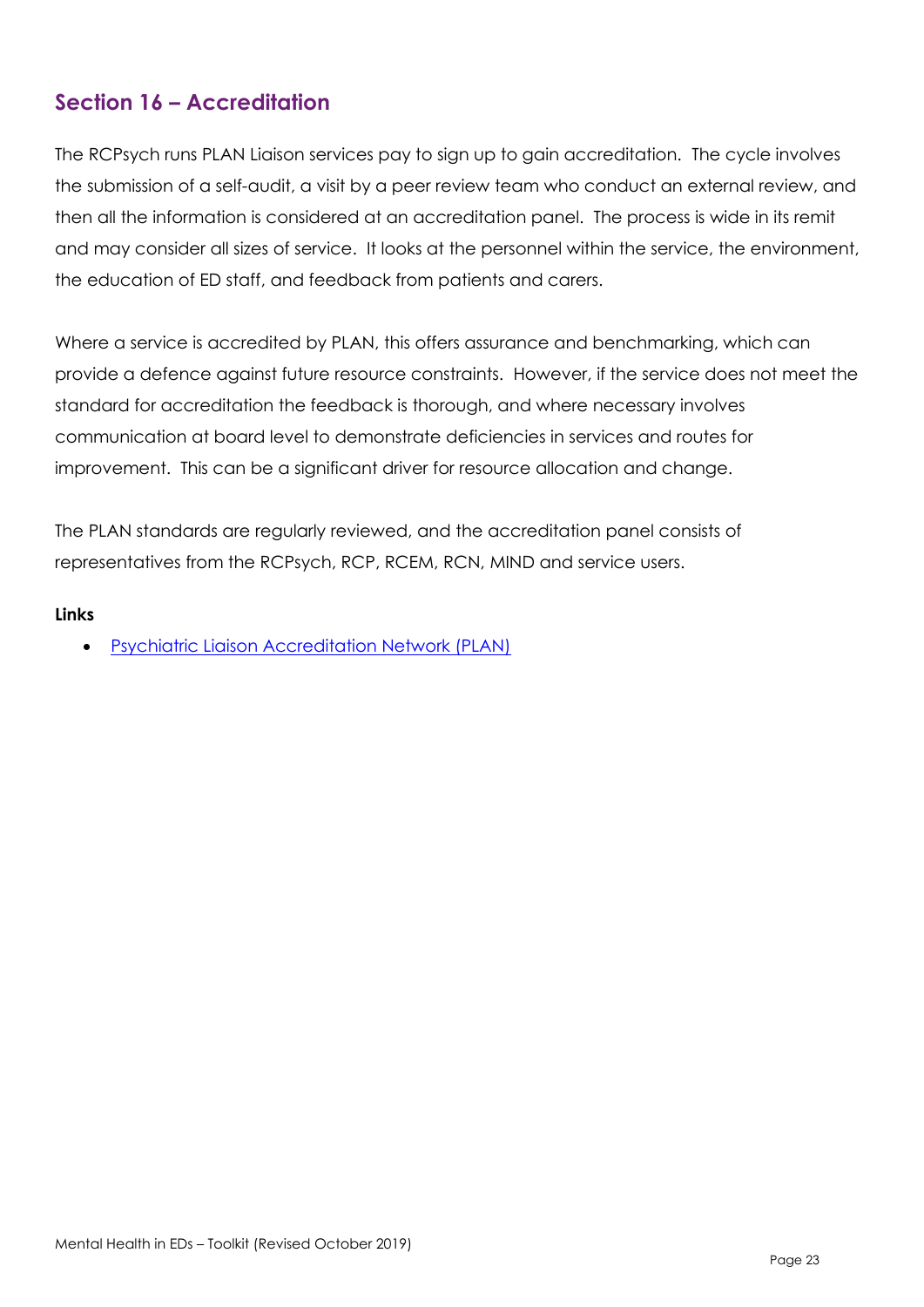## <span id="page-23-0"></span>**Authors**

Kate Swires-Hennessy and Catherine Hayhurst This version was published in October 2019. First published in February 2013, revised October 2017 and March 2019

## <span id="page-23-1"></span>**Acknowledgements**

Anne Hicks, Mental Health Committee, QEC Committee

### <span id="page-23-2"></span>**Review**

Usually within three years or sooner if important information becomes available.

## <span id="page-23-3"></span>**Conflicts of Interest**

None

## <span id="page-23-4"></span>**Disclaimers**

RCEM recognises that patients, their situations, Emergency Departments and staff all vary. This guideline cannot cover all possible scenarios. The ultimate responsibility for the interpretation and application of this guideline, the use of current information and a patient's overall care and wellbeing resides with the treating clinician.

## <span id="page-23-5"></span>**Research Recommendations**

Suicide risk assessment in the ED Benefits of joint working between ED and Liaison Psychiatry Reducing restraint in the ED

## <span id="page-23-6"></span>**Key words for search**

Mental health, mental health triage, suicide risk assessment, liaison psychiatry, section 136